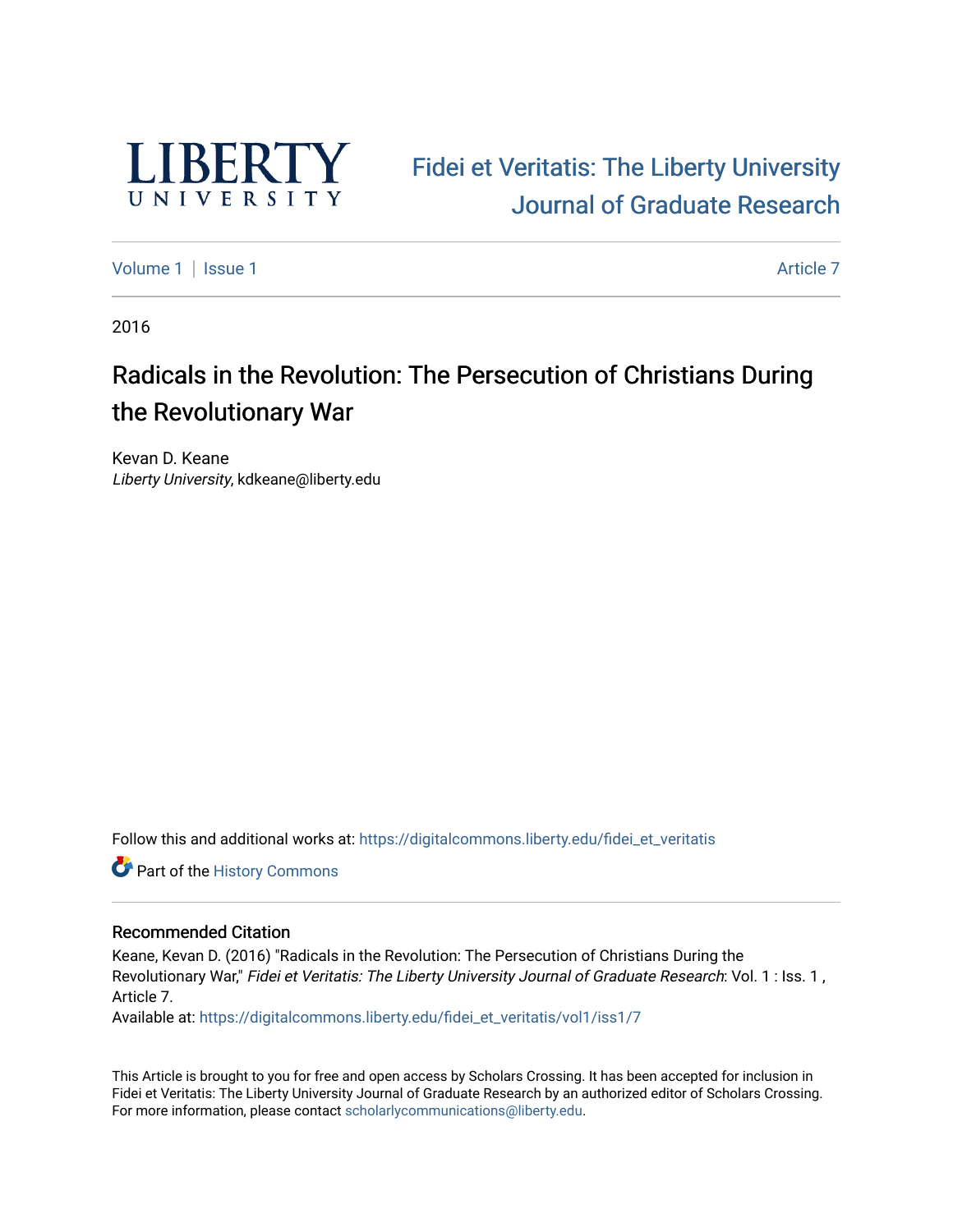# RADICALS IN THE REVOLUATION: THE PERSECUTION OF CHRISTIANS DURING

#### THE REVOLUTIONARY WAR

#### By Kevan D. Keane

This paper explores the plight of radical Christians in Pennsylvania during the American Revolution. Pennsylvania, up until the American Revolution, was governed by Quakers, and home to people of many denominational backgrounds, including various Anabaptist sects, such as the Amish, Mennonites, and Brethren. Both Quakers and Anabaptists adhered to the most conservative interpretation of Jesus's teachings on not resisting an evil person (Matthew 5:38-42) and the swearing of oaths (Matthew 5:33-37). When Protestant revolutionaries took over the Pennsylvania government during the War, they required all residents of Pennsylvania to take an oath of allegiance to the Colony. The Quakers and Anabaptists, because of their conscientious objection to the War and to swearing oaths, refused to do so. The revolutionaries, as a result, treated them as if they were the worst of traitors. The irony, however, is that religious freedom was one of the causes for which they fought. As a supplement, it further explores how conscientious objectors were treated in future wars, in order to show that events such as this set a precedent for the way America has interpreted religious freedom. In order to truly study history, both sides of a given issue must be examined, whether they be positive or negative.

#### **INTRODUCTION**

When the Revolutionary War broke out in 1776, many Americans were ready to stand up and fight for their freedoms. After all, they had been resisting British taxation and enforcement thereof for more than a decade. But not all Americans necessarily supported the Revolution even if they were against the new taxes, let alone the notion of war in order to solve their problems. In fact, there were some groups of devout Christians who would rather die than take the sword. In particular among these were the Quakers and those known as Anabaptists (Amish, Mennonites, Brethren, etc.). These Christians went against the grain of the dominant thinking patterns of their day. Moreover, they paid a high price for it. In the process of refusing to resist evil, these peaceloving Christians were met with severe persecution from their patriotic neighbors. In the process of defending what they believed were their freedoms by divine right, the Colonists, in their treatment of these Christians, tyrannically deprived their peaceful neighbors of some of those necessary freedoms in order to gain their own.

In order to be honest with history, its students must be able to examine both sides of the same story. There will be positive and negative findings. One cannot preserve a credible viewpoint without giving equal weight to both. That is, one cannot ignore the dark spots of history while overly praising the grandest of accomplishments. This is especially true of America's Christian heritage. After all, "the story of Christianity in America is never just the story of American (or patriotic) Christianity."<sup>[1](#page-1-0)</sup> It also includes the story of those who did not fare well during or benefit from the American Revolution.

<span id="page-1-0"></span><sup>1</sup> Mark A. Noll, *A History of Christianity in the United States and Canada* (Grand Rapids, MI: William B. Eerdmans Publishing Company, 1992), 132.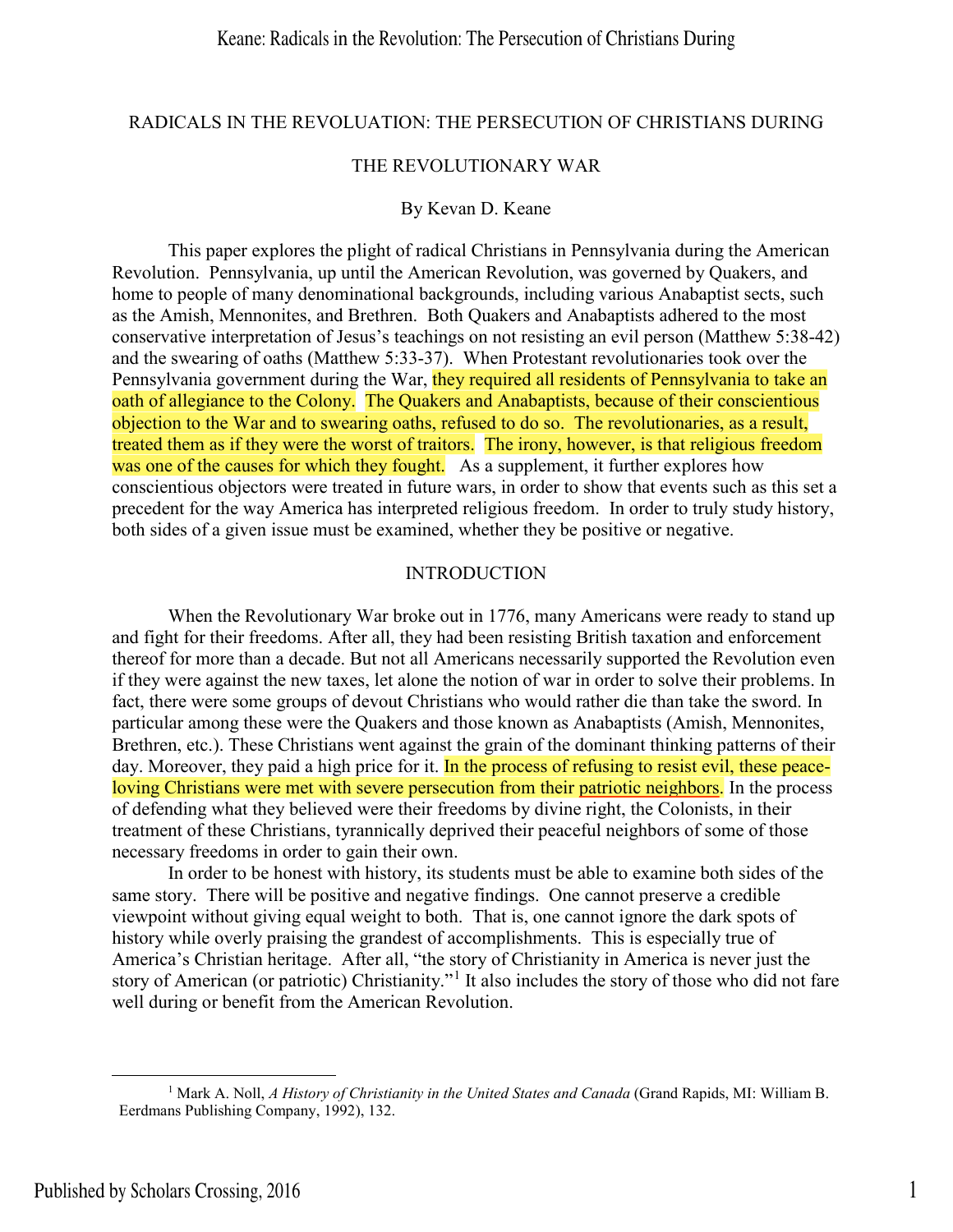### RADICAL CHRISTIANS AND THE FOUNDING OF PENNSYLVANIA

To briefly introduce the Anabaptists, these were a group of devout Christians whose origins date back to the period of the Reformation in Europe. Unlike the Reformers, who were only willing to go as far as the state would allow them on matters pertaining to religion (such as infant baptism, nonresistance, etc.), they were willing to take only the Bible as their limit for faith and practice. Some of their early leaders were men such as Conrad Grebel, Felix Manz, Michael Sattler, and others who shared similar convictions. Eventually they took on names such as the Amish, Mennonites, Schwenkfelders, Brethren, and others, depending on their origins. Unfortunately, they have not always been able to live as one large religious body, and have had many schisms since their spread throughout Europe and America. For their unique views and refusal to conform, they were persecuted by Catholics and Protestants alike in some of the most violent forms of persecution in the history of Christianity.<sup>[2](#page-2-0)</sup>

The Quakers, on the other hand, owe their origins to a man named George Fox, who lived in England during and after the English Civil War. He was raised an Anglican like everyone else, but eventually came to emphasize following the "inner light" within (believing it came directly from God) and preached a revolutionary message with the same depth as the Anabaptists, except that physical sacraments such as baptism and the Lord's Supper were disregarded in favor of a teaching on the inner reality of these two things (namely, baptism of the Holy Spirit and real participation in Christ's body and blood). They were persecuted greatly in England also for their beliefs, and eventually came to settle in Pennsylvania.<sup>[3](#page-2-1)</sup>

Common Resolve to Nonresistance

What these various groups had in common was a firm belief that Jesus's teachings on nonresistance required obedience exactly as they were written. Jesus taught:

Ye have heard that it hath been said, An eye for an eye and a tooth for a tooth: but I say unto you, that ye resist not evil: but whosoever shall smite thee on thy right cheek, turn to him the other also. And if any man will sue thee at the law, and take away thy coat, let him have thy cloak also. And whosoever shall compel thee to go a mile, go with him twain. Give to him that asketh thee, and from him that would borrow of thee turn not thou away (Matthew  $5:38-42$  $5:38-42$  $5:38-42$ ).<sup>4</sup>

<span id="page-2-0"></span> $\overline{\phantom{a}}$ <sup>2</sup> For more information on the Anabaptists, see William R. Estep, *The Anabaptist Story*, (Grand Rapids, MI: William B. Eerdmans Publishing Co., 1995).

<span id="page-2-1"></span><sup>3</sup> For more information about the Quakers, see William Penn, *A Brief Account of the Rise and Progress of the People called Quakers*, (Harrison and Crosfield, 1834), Electronic Edition; David W. Bercot, "The Kingdom Banner Arises Anew," *The Kingdom that Turned the World Upside Down*, (Tyler, TX: Scroll Publishing Company, 2003).

<span id="page-2-2"></span><sup>4</sup> Unless otherwise stated, all biblical references will be in the *King James Version* (New York, NY: American Bible Society, 1999).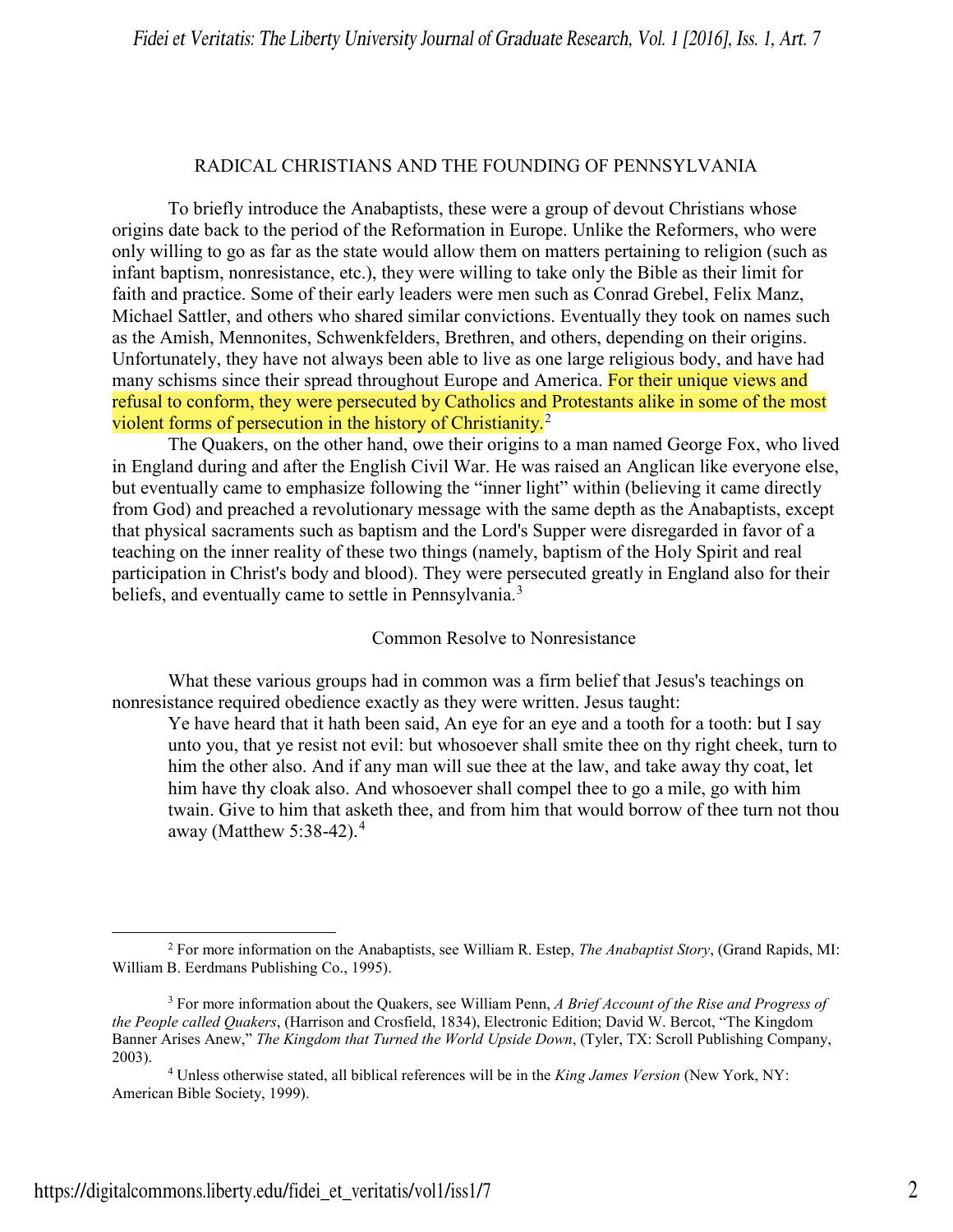They all believed that this teaching of Jesus did not merely apply to personal conflict but also applied to times of war. To these Christians, there was never an acceptable time to take the life of another human being, even if the government ordered them to do it.

In addition, Europe experienced many wars from the time of Constantine through the Reformation era on down to the time in which this generation of Christians lived who settled in the American Colonies. Many of those wars saw professing Christians fighting and killing one another. These people wanted no part of killing anyone, but especially not their fellow Christians. This would be a betrayal to their Lord in their eyes.<sup>[5](#page-3-0)</sup> In fact, a Quaker among them by the name of Anthony Benezet had this to say on the subject:

[Christ] positively enjoins us, to love our enemies, to bless them that curse us; to do good to those that hate us, and pray for them which despitefully use and persecute us….On the other hand, War requires of its votaries that they kill, destroy, lay waste, and to the utmost of their power distress and annoy, and in every way and manner deprive those they esteem their enemies of support and comfort.<sup>[6](#page-3-1)</sup>

### THE "HOLY" EXPERIMENT

When these non-resistant Christians finally settled in the Thirteen Colonies, they lived mostly in Pennsylvania, as noted above.<sup>[7](#page-3-2)</sup> At a time when most of the Colonies followed the European pattern of having a state church, Pennsylvania was among those who did not officially have a state church, but allowed for a little more religious freedom than their Protestant neighbors in other Colonies. William Penn, himself a Quaker, acquired the charter for the land from King Charles II as payment of a debt owed to Penn's father.<sup>[8](#page-3-3)</sup> Penn, in the charter, made religious freedom the first priority in the provisions he named. Penn was a firm believer that only one's relationship with God determined one's standing with Him, and so it was not for the state to

<span id="page-3-3"></span><sup>8</sup> David W. Bercot, *In God We Don't Trust*, (Amberson, PA: Scroll Publishing, 2011), Kindle Electronic Edition, Location 1108.

<span id="page-3-0"></span><sup>5</sup> For more information on this subject, see David W. Bercot, *The Kingdom that Turned the World Upside Down*, (Tyler, TX: Scroll Publishing Company, 2003).

<sup>6</sup> Noll, *History of Christianity in the United States and Canada*, 132.

<span id="page-3-2"></span><span id="page-3-1"></span><sup>7</sup> While some did settle in New Netherland (present-day New York), Pennsylvania was the only one of the Thirteen Colonies that they directly controlled. In New Netherland and other colonies where they attempted to settle, such as the Massachusetts Bay Colony, they were not always treated as equals. The Puritans did not tolerate Quakers, and expelled and/or punished them several times. In New Netherland, Peter Stuyvesant, the last governorgeneral before the English took over the colony in 1664, targeted several groups of dissidents for persecution and/or expulsion. He participated in the hanging of two Quakers in New Netherland, and imprisoned several others. The town of modern-day Flushing, NY, resisted Stuyvesant with the Flushing Remonstrance. For more information on the Flushing Remonstrance and the actions of Peter Stuyvesant, see Edward Hart, "Remonstrance of the Residents of the Town of Flushing to Governor Stuyvesant, December 27, 1657",

http://www.nyym.org/flushing/remons.html, accessed October 15, 2015; Ric Burns (dir.), *New York: A Documentary Film*, (Public Broadcasting Services: 2001), (DVD); Randall H. Balmer, *A Perfect Babel of Confusion: Dutch Religion and English Culture in the Middle Colonies*, (Oxford, UK: Oxford University Press, 1989). For more information on the treatment of Quakers in the Massachusetts Bay Colony, see Horatio Rogers, *Mary Dyer of Rhode Island: The Quaker Martyr that was Hanged on Boston Common, June 1, 1660* (Charleston, SC: BiblioLife, 2009); Joseph Besse, *A Collection of the Sufferings of the People Called Quakers, from 1650 to 1689* (London, UK: Luke Hinde, 1753), vol. 2.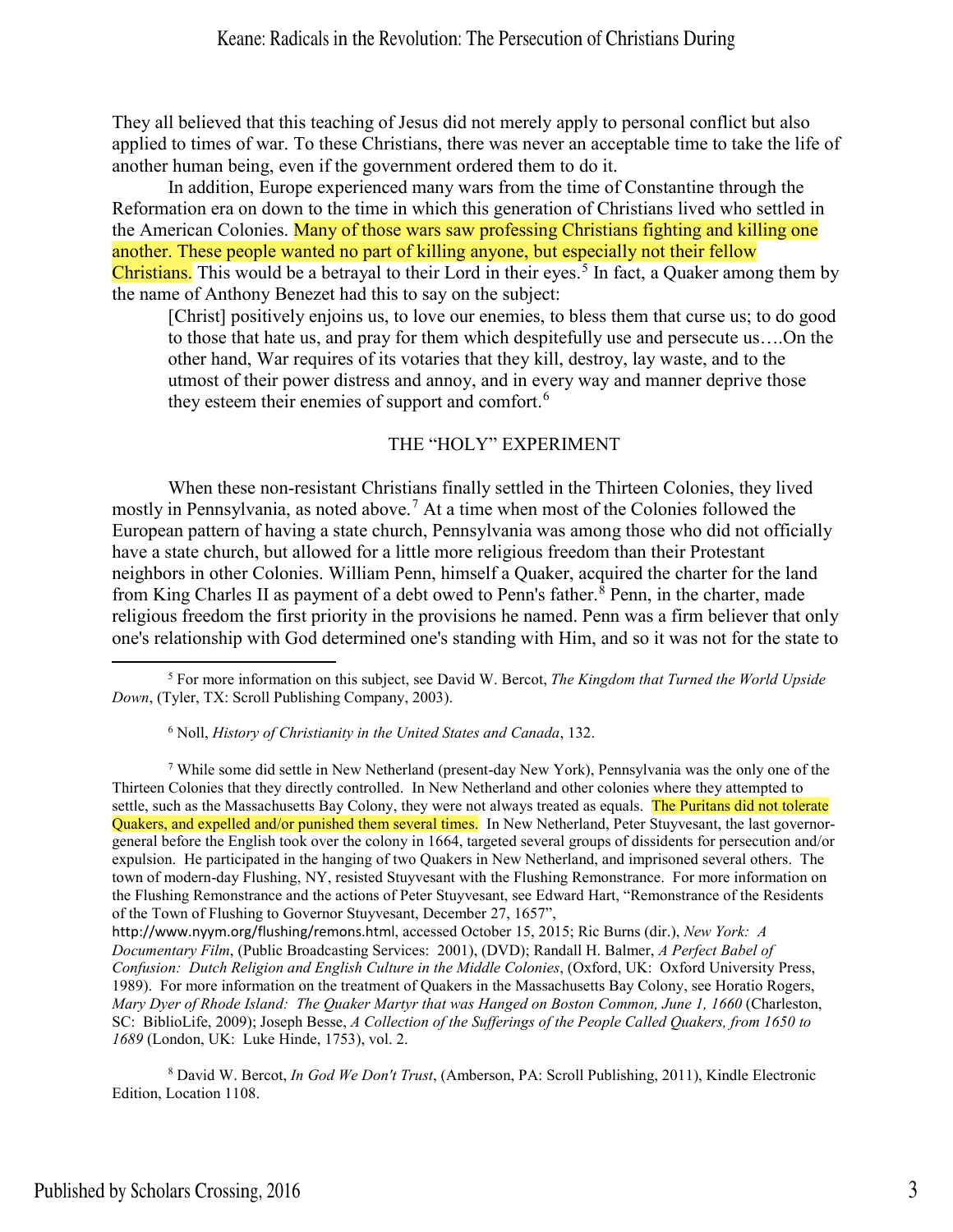decide how one should worship God.<sup>[9](#page-4-0)</sup> It was because of this that the Quakers and Anabaptists of Pennsylvania enjoyed a mostly quiet life free from persecution from state churches. It is noteworthy also that it was not just members of what we now know today as the "Peace Churches" that came to Pennsylvania but also Catholics and Protestants were allowed. While Quakers lived in America well before Pennsylvania's founding, Penn's new colony gave them a place in America that they could call their permanent home.<sup>[10](#page-4-1)</sup>

This "Holy Experiment" as Penn called it,  $\frac{11}{11}$  was among the only Colonies where religion was legally diverse and there was no established state church. The others were Rhode Island,<sup>[12](#page-4-3)</sup> whose founder, Roger Williams, was a refugee from the Puritan/Congregationalist Massachusetts Bay Colony seeking freedom to practice a more Separatist form of Christianity, and New York,<sup>[13](#page-4-4)</sup> originally a colony of the Dutch which had only loose adherence to the Dutch Reformed Church, allowing for a broad array of religious beliefs.<sup>14</sup> Unfortunately, this did not mean that New York was a land where religious revival was likely. Robert Middlekauff has noted that "The Great" Awakening largely left New York cold. There were small revivals in Manhattan and Staten Island, but elsewhere revival failed."[15](#page-4-6) Maryland was restrictive only in the sense that it adhered to principles that were biblically-inspired. A wider variety of expressions of Christianity was allowed and its laws resonated in some form with those seeking to establish a Christian colony.[16](#page-4-7) But in Pennsylvania, religion was not only dominant but very diverse.

<span id="page-4-2"></span><sup>11</sup> James A. Quinn, "The End of the Holy Experiment", *Gwynedd Friends Meeting*, 2011, accessed October 5, 2014, [http://www.gwyneddmeeting.org/history/holyexperiment.html.](http://www.gwyneddmeeting.org/history/holyexperiment.html)

<span id="page-4-3"></span><sup>12</sup> "Rhode Island", *The History Channel*, [http://www.history.com/topics/us-states/rhode-island,](http://www.history.com/topics/us-states/rhode-island) accessed October 5, 2014.

<span id="page-4-4"></span><sup>13</sup> "New York Colony", *New York Colony Facts on File,* 2014, accessed October 8, 2014, [http://www.landofthebrave.info/new-york-colony.htm.](http://www.landofthebrave.info/new-york-colony.htm) This did not mean, however, that no revivals existed in New York. Thomas Kidd notes that by the time of the Great Awakening, James Davenport and Jonathan Barber both led a series of revivals on Long Island, and sparked the interest of George Whitefield, whose preaching also drew a large crowd there (Thomas S. Kidd, *The Great Awakening: The Roots of Evangelical Christianity in Colonial America*, (New Haven, CT: Yale University Press, 2007), Online Kindle Edition, Location 997-999).

<span id="page-4-5"></span><sup>14</sup> For more information on New Netherland/New York, see Burns (dir.), *New York*, 2001, and Michael Kammen, *Colonial New York: A History*, (New York, NY: Charles Schribner's Sons, 1975). As noted above, Peter Stuyvesant did attempt to establish some form of religious supremacy, but he did not succeed. New York, for most of its colonial history, tolerated a multitude of different religions within its borders.

<sup>15</sup> Robert Middlekauff, *The Glorious Cause*, (New York, NY: Oxford University Press, Inc., 1982), 48.

<span id="page-4-7"></span><span id="page-4-6"></span><sup>16</sup> "Maryland Toleration Act", *Christianity.com*, accessed October 8, 2014, [http://www.christianity.com/church/church-history/timeline/1601-1700/maryland-toleration-act-](http://www.christianity.com/church/church-history/timeline/1601-1700/maryland-toleration-act-11630122.html)[11630122.html.](http://www.christianity.com/church/church-history/timeline/1601-1700/maryland-toleration-act-11630122.html)

<span id="page-4-0"></span> $\overline{\phantom{a}}$ <sup>9</sup> William Penn, et. al. "Pennsylvania Charter of Priveleges", accessed October 5, 2014, [http://www.ushistory.org/documents/charter.htm.](http://www.ushistory.org/documents/charter.htm)

<span id="page-4-1"></span><sup>10</sup> Mark A. Noll, *Christians in the American Revolution*, (Washington, D.C.: Christian University Press, 1977), 125. As noted above, Quakers attempted settling in other places, but were not always treated kindly.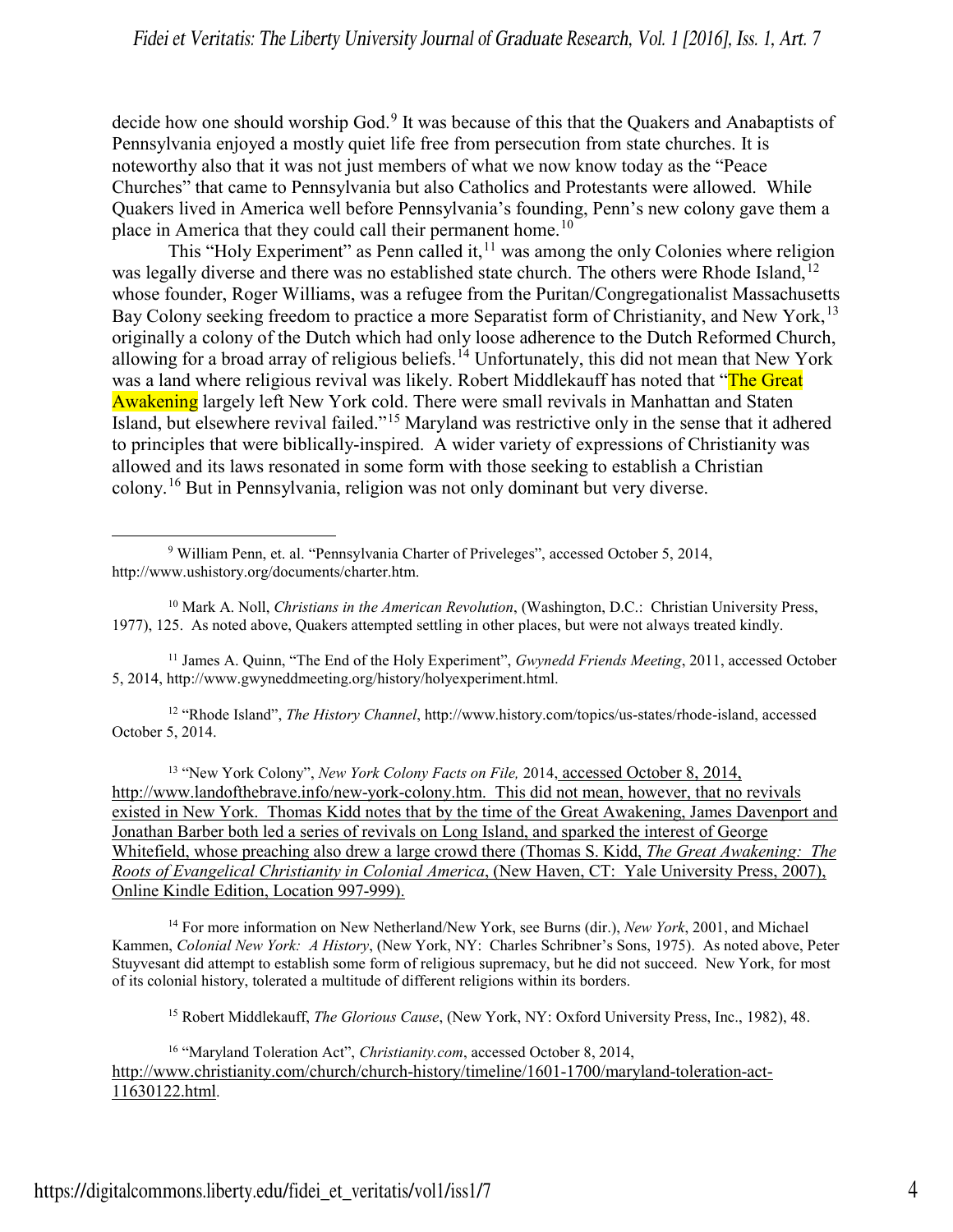King George III had allowed the Pennsylvania colony to continue as it was, just as Charles II had before him. So, these persecuted Christians were able to find a safe refuge from all of the European nations that had persecuted them since their founding. For once they had a land in which they could express their religious beliefs without fear of being hunted and/or executed by the government in the brutal fashion that they had been in Europe. The government of Pennsylvania itself was composed of non-resistant Quakers, which helped the settlers to even more appreciate the freedoms they enjoyed. All of this, however, changed very suddenly when revolution broke out.

### THE REVOLUTION COMES TO PENNSYLVANIA

In the eighteenth century, the American colonies became fed up with Great Britain's desire to enforce payment of taxes. Protests against the taxes often took on a violent shape.<sup>[17](#page-5-0)</sup> As time progressed, no resolution seemed to be in sight. As one attempted to navigate the spiritual waters of colonial soil, even Protestant churches were almost unanimously in favor of revolution. One Congregationalist minister opposed the conflict, and his congregation forced him to resign.<sup>[18](#page-5-1)</sup> While Jesus said in response to Pharisees who had posed the question of whether or not the Romans had any right to tax the Jews, "render to Caesar the things that are Caesar's and to God the things that are God's." (Mark 12:17, Matthew 22:21). However, as Bercot notes, "The clergy not only failed to deter the colonists in their rebellion, they actually egged them on."[19](#page-5-2) Bercot goes on to detail all of the ways in which ministers who were in favor of the Revolution used the Bible to help justify the American Revolution. They frequently used Scripture as a means to convince their fellow colonists that the revolution had God's blessing, and that He was clearly on the side of the revolutionaries.<sup>[20](#page-5-3)</sup> So, the churches in effect became places of political stirring toward and mustering troops for rebellion against England, which took on a more fierce shape as it continued to grow larger.

This tumultuous chain of events ultimately culminated in America declaring its independence from Great Britain on July 4, 1776. The cause given in the Declaration of Independence of their declared separation from Britain is telling.

We hold these truths to be self-evident, that all men are created equal, that they are endowed by their Creator with certain inalienable Rights, that among these are Life, Liberty, and the Pursuit of Happiness.--That to secure these rights governments are

<span id="page-5-3"></span><span id="page-5-2"></span><span id="page-5-1"></span><sup>18</sup> Mark A. Noll, *One Nation Under God?,* (San Francisco, CA: Harper and Row, 1988), 48; quoted in Bercot, *In God We Don't Trust*, Location 2613.

<sup>19</sup> Bercot, *In God We Don't Trust,* Location 2613.

<sup>20</sup> Bercot, "Preachers to 'Tickle the Ears'", *In God We Don't Trust*, Location 2559-2725.

<span id="page-5-0"></span><sup>&</sup>lt;sup>17</sup> For example, to resist the Stamp Act of 1765, the colonists often used mob violence, including tarring and feathering their tax collectors. The Sons of Liberty, to protest the Tea Act, refused to allow the granting of a ship's passage in the Boston Harbor, and proceeded to invade the ship and dump the entire shipment of tea thereon into the harbor. The Sons of Liberty were primarily responsible for propagating the American Revolution and enforcing its advancement, which often was the result of the threat of violence against all dissent. For more information on the methods used to spread the Revolution, see Bercot, *In God We Don't Trust*, Location 1817-1911, 2122-2154, and Gary B. Nash, *The Unknown American Revolution: The Unruly Birth of Democracy and the Struggle to Create America*, (New York, NY: Penguin Group, 2005).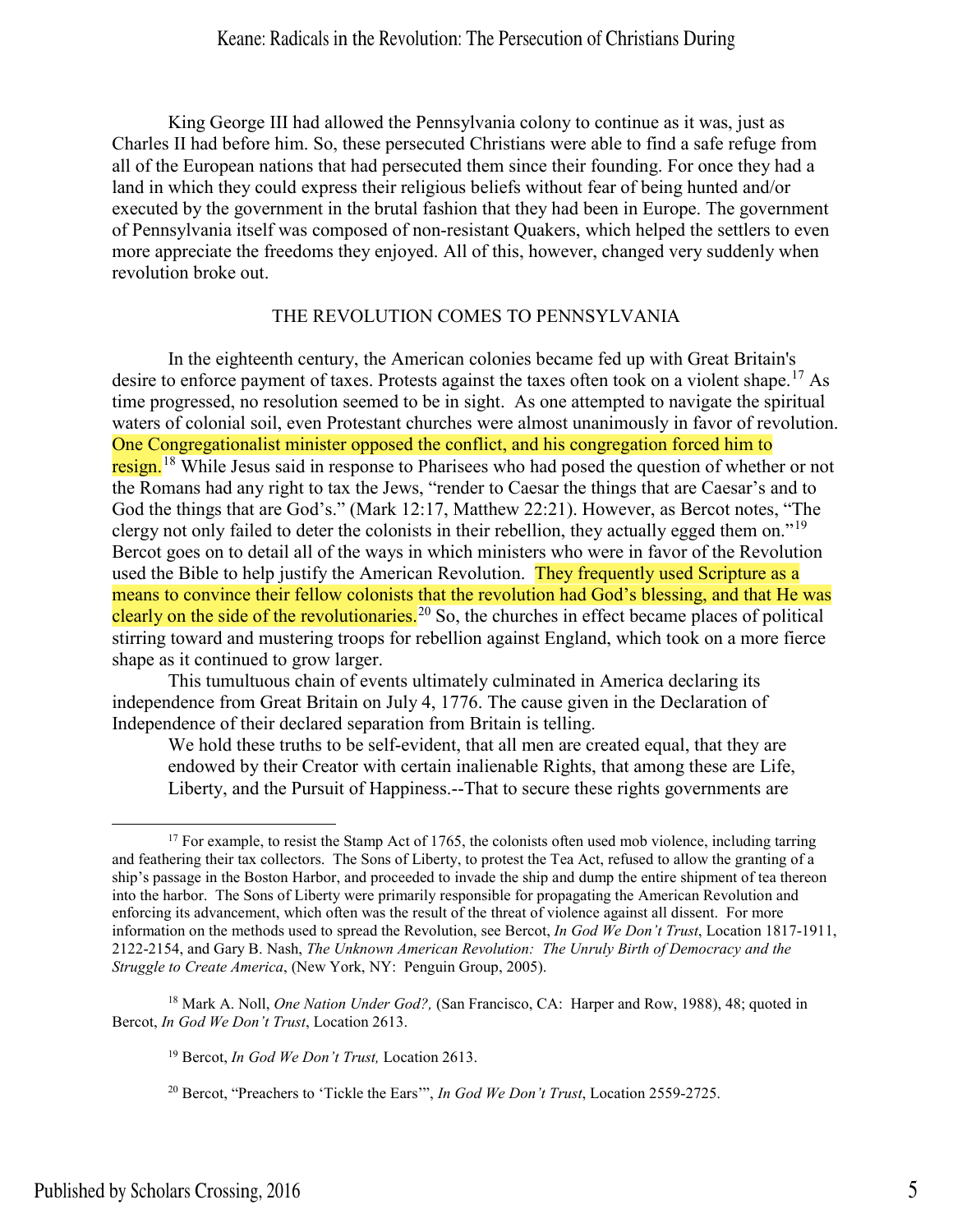instituted among Men, deriving their just powers from the consent of the governed,--That whenever any Form of Government becomes destructive to these ends, it is the Right of the People to alter or to abolish it, and to institute new Government, laying its foundations on such principles and organizing its powers in such form, as to them shall seem most likely to effect their safety and happiness.<sup>21</sup>

It was widely believed in the Colonies that the British government violated each and every one of the above-mentioned rights. So, they felt they were not only justified in breaking off from England, but in forming a new government that would uphold these rights. But whether or not the revolutionaries would practice what they preached would be determined by the violent conflict that lay ahead.

# The Revolutionary Coup

The Anabaptists and Quakers of Pennsylvania would soon find their whole world change amidst the growing chaos. As war erupted throughout the Colonies, they found themselves caught in the storm. David Bercot notes that "on the eve of the Revolution, the kingdom Christians in Pennsylvania...were generally content with the British government. Like everyone else, they preferred not to have any extra taxes...as committed Christians, their 'yes' meant 'yes' and that was that! (Matthew 5:37). They had signed a solemn declaration of loyalty to the King of England, and they were not about to go back on their word."[22](#page-6-1) The revolutionaries had already proven themselves intolerant of any political opposition to their cause,<sup>23</sup> even if said opposition meant no harm to the revolutionaries themselves.

As noted above, non-resistant Christians were not the only residents of Pennsylvania. Others came from the very nations that established state churches, including Roman Catholics, Lutherans, Presbyterians, Congregationalists, etc. Pennsylvania's policy of religious toleration provided for this, and each side had to struggle for political power in the colony. While political squabbles between the non-resistant Quakers and Protestants who did not oppose war raged over the years prior to the American Revolution, each side maintained its particular religious beliefs, even if no compromise between the two sides was reached.<sup>24</sup> Even if they did not agree with each other, they maintained enough civility not to go to war prior to the American Revolution. However, with the outbreak of the War, a political shift occurred in the government of Pennsylvania. A new revolutionary government composed of various types of Protestants rapidly took over Pennsylvania and established a host of new wartime laws, which put all of the conscientious objectors in a very trying position. It would be a fiery test for all of their dearly held religious convictions.

# The Oath of Allegiance

<span id="page-6-1"></span><span id="page-6-0"></span><sup>21</sup> Thomas Jefferson, et. al., "The Declaration of Independence: A Transcription," *Charters of Freedom*, 1776, accessed October 8, 2014, [http://www.archives.gov/exhibits/charters/declaration\\_transcript.html.](http://www.archives.gov/exhibits/charters/declaration_transcript.html)

<sup>22</sup> Bercot, *In God We Don't Trust*, Location 3392.

<sup>23</sup> Ibid., Location 3369, 3379.

<span id="page-6-3"></span><span id="page-6-2"></span><sup>&</sup>lt;sup>24</sup> Wilbur J. Bender, "Pacifism Among the Mennonites, Amish Mennonites and Schwenkfelders to 1783", *The Mennonite Quarterly Review*, (July 1927): 22-35.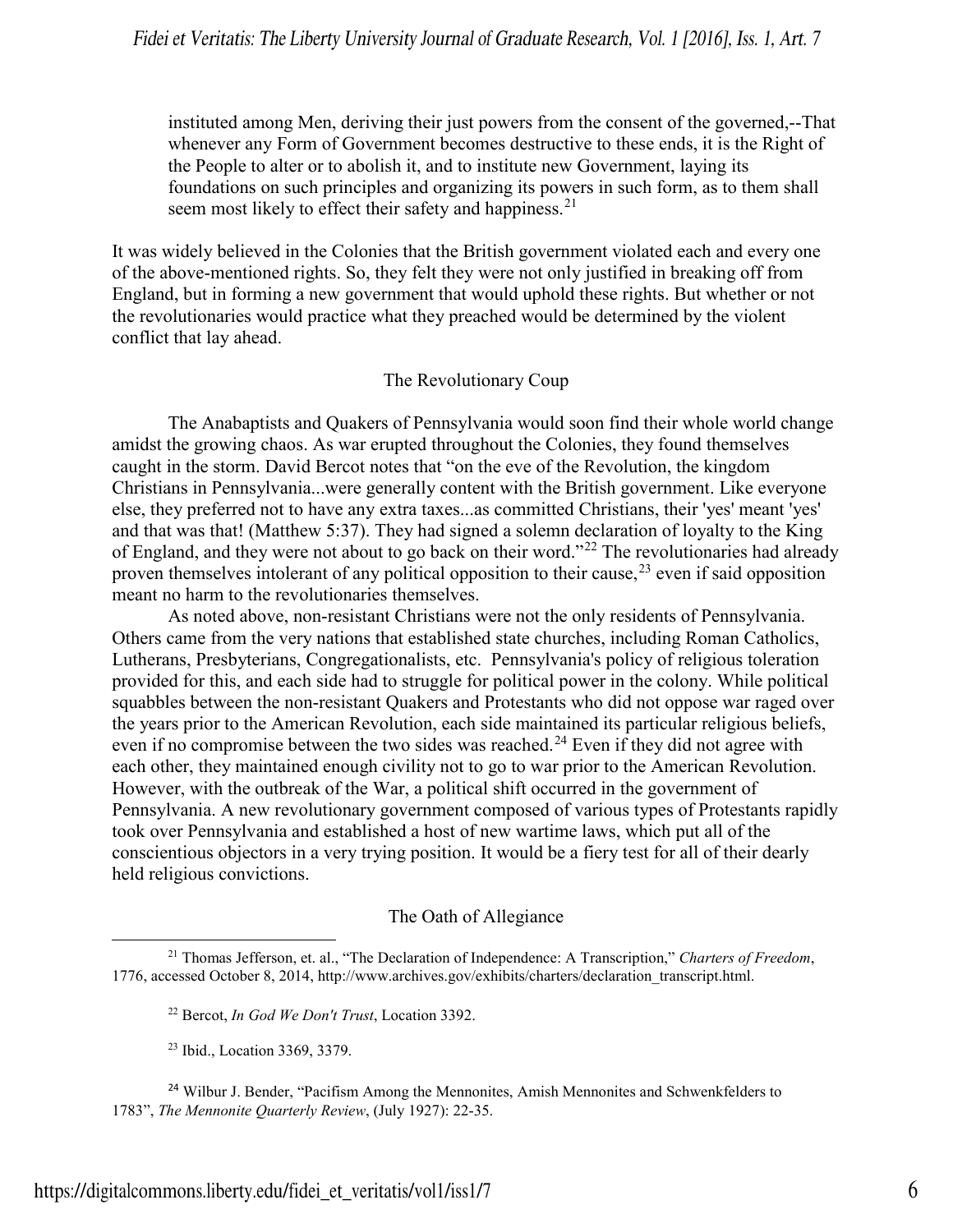These wartime laws required those loyal to George III to compromise that loyalty. Among other things was a conscription (which carried with it a heavy fine for refusing to enlist).<sup>25</sup> In addition, the revolutionary government required an oath of allegiance from all residents of Pennsylvania, which read:

I, , do swear (or affirm) that I renounce and refuse all allegiance to George III, king of Great Britain, his heirs and successors; and that I will be faithful and bear true allegiance to the Commonwealth of Pennsylvania as a free and independent State, and that I will not at any time, do or cause to be done any matter or thing that will be prejudicial, or injurious to the freedom and independence thereof;....as declared by Congress, and also, that I will discover and make known to some justice of the peace of said State all treasons or traitorous conspiracies which I now know or hereafter shall know to be formed against this or any of the United States of America.<sup>26</sup>

This directly went against the religious convictions of the Quakers and Anabaptists, who believed firmly that Jesus had forbade any and all swearing of oaths, as noted above. Even if there was a provision in the oath to allow for affirmation rather than swearing, these people had more than just opposition to oath-swearing to stand behind when refusing to take this oath.

Ever since King Charles II was on the British throne, these Christians enjoyed freedom from European persecution, and, as Bercot notes, had no reason to take up arms against a government that had done them no wrong whatsoever<sup>27</sup>. Even though their residence in the Colonies was not always without conflict, they did not have to face execution for their religious beliefs. They always knew, though, that one day an outbreak of war would test their convictions. "As the flames of war mount higher and higher, no man can tell whether the Cross and persecution of the defenseless Christians will not soon come, and it is, therefore, of supreme importance to prepare ourselves for such circumstances with patience and resignation, and to use all available means that can encourage steadfastness and strengthen faith."[28](#page-7-3) Already they willingly suffered the loss of all things when necessary during the French and Indian War (Seven Years' War) two decades earlier. They were going to follow Jesus as they understood even if that meant paying the ultimate price. Their convictions were not just ideals to talk about during times of peace, but to be followed in any and all circumstances no matter what.

So, also, in addition to nonresistance, they forsook all swearing of oaths. As Jesus said, their yes meant yes and their no meant no (see Matthew 5:33-37). No matter what happened, their word was so reliable, that an oath was simply unnecessary and should be treated as such. Yet still, as noted above, even if this new revolutionary government was insisting absolute loyalty to their cause against Great Britain, they saw no justifiable reason, for conscience's sake in matters pertaining to their religion as well as loyalty to Britain, to take this oath. But the oath

<sup>25</sup> Bender, "Pacifism", Part II, 21-27.

<span id="page-7-1"></span><span id="page-7-0"></span><sup>26</sup> "Oath of Allegiance", *Templin Family Rootsweb*, http://templin.rootsweb.com/oath.htm, accessed October 8, 2014.

<sup>27</sup> Bercot, *In God We Don't Trust*, Location 3419.

<span id="page-7-3"></span><span id="page-7-2"></span><sup>28</sup> Margaret E. Hirst and Jones, Rufus M., *The Quakers in Peace and War*, (Whitefish, MT: Kessinger Publishing, 2010), 50; quoted in Bender, "Pacifism Among the Mennonites, Amish Mennonites, and Schwenkfelders to 1783," *The Mennonite Quarterly* Review, (October 1927): 32-33.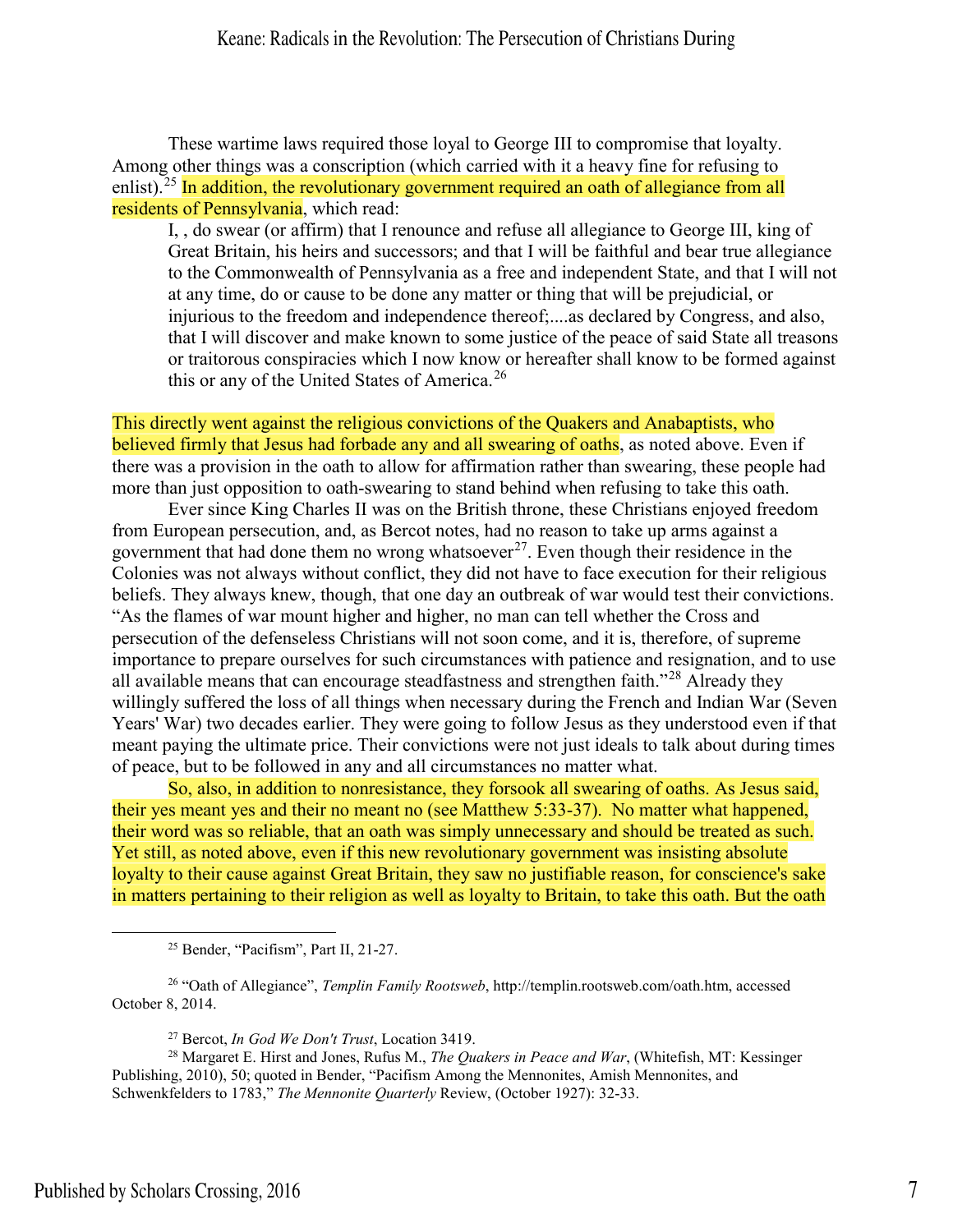## carried with it an even heavier punishment for refusal that proved devastating to conscientious Christians.

As Wilbur Bender notes, this oath gave all residents of Pennsylvania a clear choice of life or death. "Those not taking the oath were declared incapable of serving on juries, sueing for debts, voting or holding office, buying or selling lands, tenements or hereditaments, and possessing arms. Every one travelling outside his own city or country without having taken the oath was to be clapped in jail till he took it."<sup>29</sup> The revolutionaries, who earlier claimed that life, liberty, and the pursuit of happiness were the freedoms they fought for, were more than willing to take these freedoms away from those who refused to declare their utmost allegiance. Some of these freedoms were not ones that were of the character of the Anabaptists to take on (such as suing for debt), but others were freedoms they thoroughly enjoyed. But in addition to the principles on which the Anabaptists firmly stood, they also were unwilling to take the oath because of how closely it resembled the mark of the beast as described in the book of Revelation.<sup>30</sup> They were not only unwilling to compromise about Jesus's teachings, but they also did not want to seemingly sell their souls. The oath seemed to contradict everything they stood for.

# A NEW LOOK AT COLONIAL PATRIOTISM AND THE FIGHT FOR FREEDOM

What is noteworthy here is the Declaration of Independence's statement about the nature of King George III as a monarch. "The history of the present King of Great Britain is a history of repeated usurpations, all having in direct object the establishment of an absolute Tyranny over these States."[31](#page-8-2) Yet, how is what the revolutionaries did to the Anabaptists and Quakers different from that accusation? Is it not tyrannical to take away someone's basic rights in the name of defending freedom? Most people today would give a unanimous 'yes' answer to that question. However, the revolutionaries had a limited concept of application of this principle. They had an agenda, and those who failed to comply were regarded as mortal enemies to the cause, despite never having taken up arms against anyone, friend or foe.

The punishments for dissent took on many cruel forms. It is important to note, however, before discussing the punishments that the Quakers and Anabaptists endured, that the dominance of revolutionary thought did not just take shape in religious persecution. Even Christians who were not opposed to war, but who were still loyal in some form to Great Britain, were targeted.<sup>[32](#page-8-3)</sup> As noted above, the Sons of Liberty regularly employed mob violence to silence all opposition to the cause of the Revolution, whether against the tax collectors for the Stamp Act of 1765 or against people who were simply not opposed to King George III.<sup>[33](#page-8-4)</sup>

<sup>29</sup> Bender, "Pacifism", Part II, 27-28.

<span id="page-8-1"></span><span id="page-8-0"></span><sup>&</sup>lt;sup>30</sup> David W. Bercot, "The Treatment of Kingdom Christians during the American Revolution", Audio Teaching CD, (Amberson, PA: Scroll Publishing Company, 2010).

<sup>&</sup>lt;sup>31</sup> Jefferson, et. al., "Declaration of Independence."

<span id="page-8-4"></span><span id="page-8-3"></span><span id="page-8-2"></span><sup>&</sup>lt;sup>32</sup> Loyalists were the original targets of the aforesaid measures, and nonresistant Christians were caught in the crossfire.

<sup>33</sup> Bercot, *In God We Don't Trust*, Location 2122-2376, 3369-3483.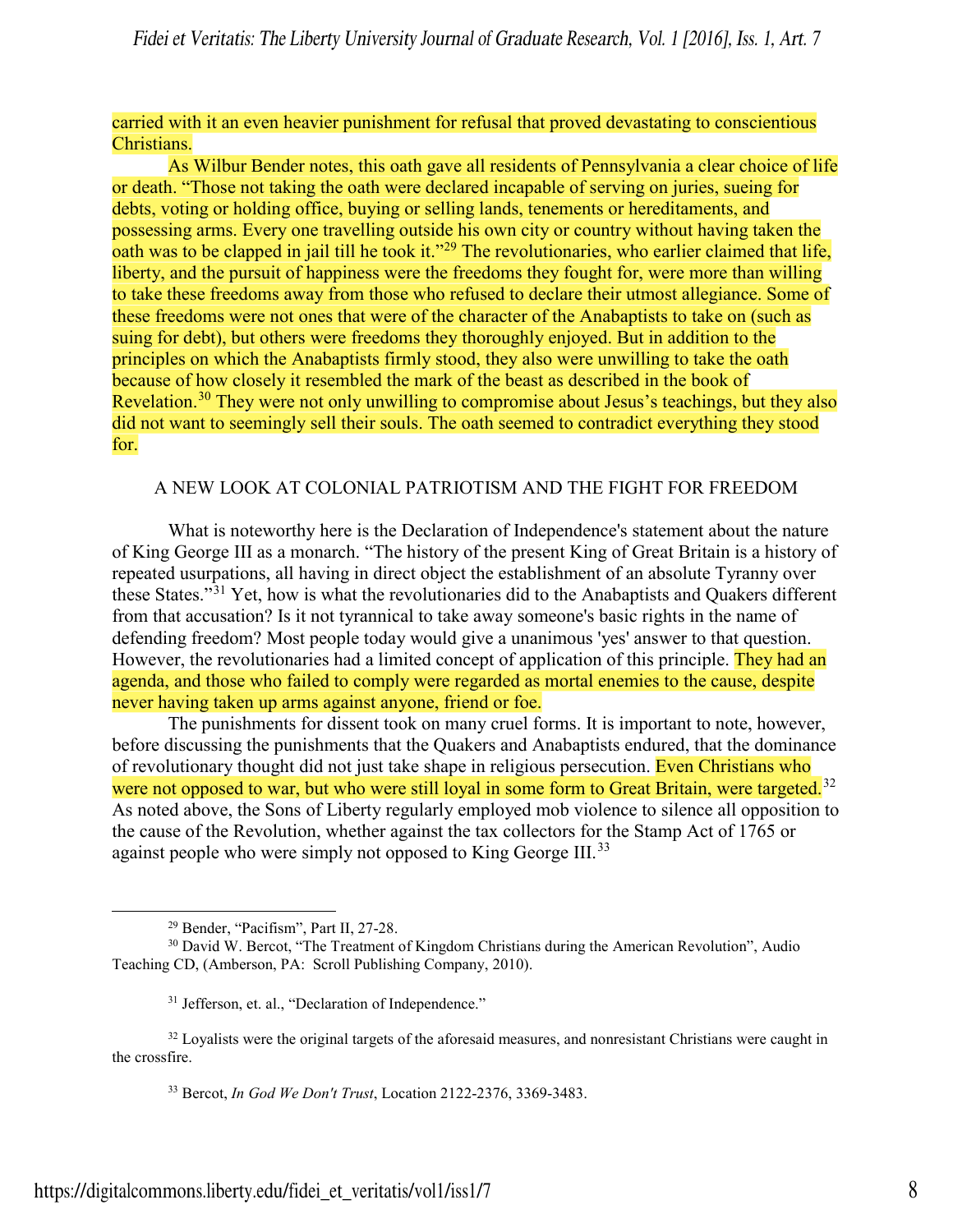## The Plight of the Loyalists

Several colonists remained loyal to Great Britain during the War. Mark Noll notes that "somewhere between a fifth and a third of the residents in the thirteen colonies either remained loyal to Great Britain during the Revolution or harbored loyalist sentiments of some sort."<sup>[34](#page-9-0)</sup> These "Loyalists", as they were called, who were not opposed to war for any sort of religious convictions, but saw no reason to go against George III, Parliament, etc., also were persecuted.<sup>35</sup>

To be loyal to Great Britain came at a serious price. Some Loyalists paid the price with all they had as a result. One in particular, Grace Growden Galloway, was evicted from her home in Philadelphia simply because her husband was a Loyalist who escaped Pennsylvania.<sup>[36](#page-9-2)</sup> The revolutionaries also fought some of the major battles of the War for Independence against the Loyalists, who, naturally, sided with Great Britain. As Bercot notes, even after the end of the War, the Loyalists still could not count on all being forgiven and just being able to come home peacefully without any retaliation from their victorious neighbors, and were actually regarded in a more negative light even than the losing nation they supported.<sup>37</sup> The losers of this conflict had to bear the heavy weight of their losses, and the victors had a message that was clearly designed to ensure that no further opposition would be raised. William Franklin, the illegitimate son of Benjamin Franklin, was among them. When he was imprisoned for his loyalty to the crown, his father took no action, and even after he was released from prison, Franklin would not forgive his son's siding with the British.<sup>[38](#page-9-4)</sup> The colonists' desire for absolute loyalty to their cause even took hold in family structure. Loyalty to one's country led to everything else being secondary.

Loyalty to Country Above All Else

This, however, should not be a surprise. As noted earlier, the clergy were already keeping the fires of revolution burning among the typical Protestant flock. One in particular, an Anglican parson named John Hurt, proclaimed on the one hand that "Americans would never accept British tyranny 'while the cause of religion, the cause of nature, and of nature's God cry aloud'."<sup>39</sup> On the other hand, "Hurt told the troops that 'the love of your country' should be 'the governing principle of your soul'."<sup>[40](#page-9-6)</sup> Jesus clearly stated that "no man can serve two masters"

<span id="page-9-1"></span><sup>35</sup> Bercot, "Loyalists and Black Slaves", *In God We Don't Trust*, Location 3618-3695; Noll, *One Nation Under God?,* 122-130

<span id="page-9-2"></span><sup>36</sup> Jennifer Keene, et. al., *Visions of America: A History of the United States,* vol. 1, (Boston, MA: Pearson Education, Inc., 2013), 113.

<sup>37</sup> Bercot, *In God We Don't Trust*, Location 3684.

<span id="page-9-4"></span><span id="page-9-3"></span><sup>38</sup> John Fea, *Was America Founded as a Christian Nation?*, (Louisville, KY: Westminster John Knox Press, 2011), 224.

<span id="page-9-6"></span><span id="page-9-5"></span><sup>39</sup> Thomas S. Kidd, *God of Liberty: A Religious History of the American Revolution*, (New York, NY: Basic Books, 2010), 122.

 $40$  Ibid.

<span id="page-9-0"></span>l

<sup>34</sup> Noll, *One Nation Under God?,* 122.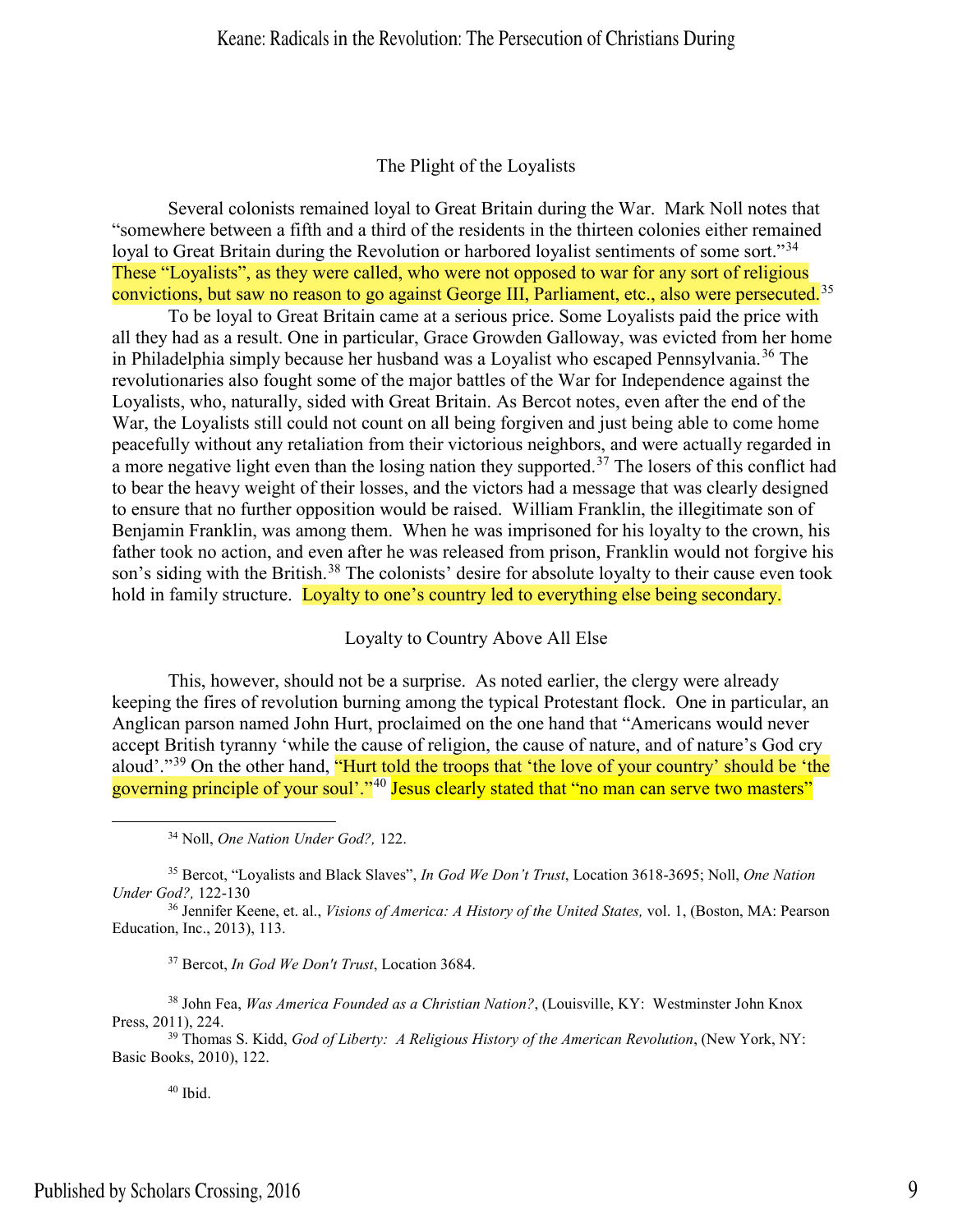(Matthew 6:24a). Here, Hurt exhorts the troops to make their patriotism their first duty, even apart from loving God, as Thomas Kidd notes.<sup>[41](#page-10-0)</sup> All that mattered to most people was breaking off from Great Britain by any means. Thus, while patriotic clergymen exhorted the colonial armies to have their patriotism as their chief loyalty, this meant that they had to crush all Loyalist opposition.

While this was certainly not the end of America's conflicts with Great Britain, one had to question just how free from tyranny America really was if this was how they handled dissent. As their neighbors who shared similar hesitations to them, the Quakers and Anabaptists soon found themselves the latest targets of the American Revolution. Refusing to sign the oath, as noted earlier, may as well have said that death would be the sentence. John L. Ruth notes that some people were executed for their stance, and this in spite of the fact that numerous residents appealed to their fellow Christians running the government to consider the implications of such actions. One of these in particular was an elderly Quaker.<sup>[42](#page-10-1)</sup> But what would prompt those who claimed to follow Jesus to execute innocent people? The answer lies in the mentality of the new government.

Pennsylvania also was home to plenty of Loyalists and others who supported the British, and these were the people who the revolutionaries considered a threat. So, "in the quest for revenge on such people suspicion sometimes ranked as proof, and the innocent were occasionally victimized."[43](#page-10-2) So, if a person did not pledge absolute loyalty to the cause, that automatically made them suspect. To their credit, one active political leader in Pennsylvania under the new regime, urged the government to only prosecute active Loyalists and allow non-resistant Christians an exemption from the draft, but it was all to no avail.<sup>[44](#page-10-3)</sup>

Those who were not executed suffered a very trying existence during the War. As noted earlier, speaking against the Revolution or the actions of the colonists was generally retaliated against. In Pennsylvania, the press had an anti-War voice in the form of Christopher Sauer II, a Brethren bishop and printer who was the son of a printer of the same name. Leroy Beachy details what happened to Sauer as a result of his stance against the Revolutionary War and subsequent refusal to take the Oath. Already the revolutionary government was on the hunt for possible Loyalists in Pennsylvania. Sauer's anti-war preaching brought him the attention of the revolutionary government. When he refused to take the oath, "the prisoner suffered indignities, among them the removal of his 'remarkable and full-grown beard.' On another occasion, American soldiers stripped him of his clothes, then redressed him in tattered army uniforms."<sup>[45](#page-10-4)</sup> Beachy notes that he lost all that he had to the government<sup>[46](#page-10-5)</sup>, including copies of a German Bible he helped to print, some parts of which literally became ammunition for the

 $43$  Ibid.

 $\overline{a}$ 

<span id="page-10-5"></span><span id="page-10-4"></span><span id="page-10-3"></span><span id="page-10-2"></span><sup>45</sup> Leroy Beachy, *Unser Leit...The Story of the Amish*, (Millersburg, OH: Goodly Heritage Books, 2011), vol. 1, 339.

 $46$  Ibid., 340.

<span id="page-10-1"></span><span id="page-10-0"></span><sup>&</sup>lt;sup>41</sup> Kidd comments on Hurt's exhortation: "It might seem strange for a Christian minister to have made such a statement (shouldn't the love of God be a Christian's governing principle?), but Hurt insisted that no other loyalty should compete with love of nation" (Kidd, *God of Liberty*, 122).

<sup>42</sup> John L. Ruth, *`Twas Seeding Time,* (Scottdale, PA: Herald Press, 1976), 167.

<sup>44</sup> Richard K. MacMaster, et. al. *Conscience in Crisis*, (Scottdale, PA: Herald Press, 1979), 429.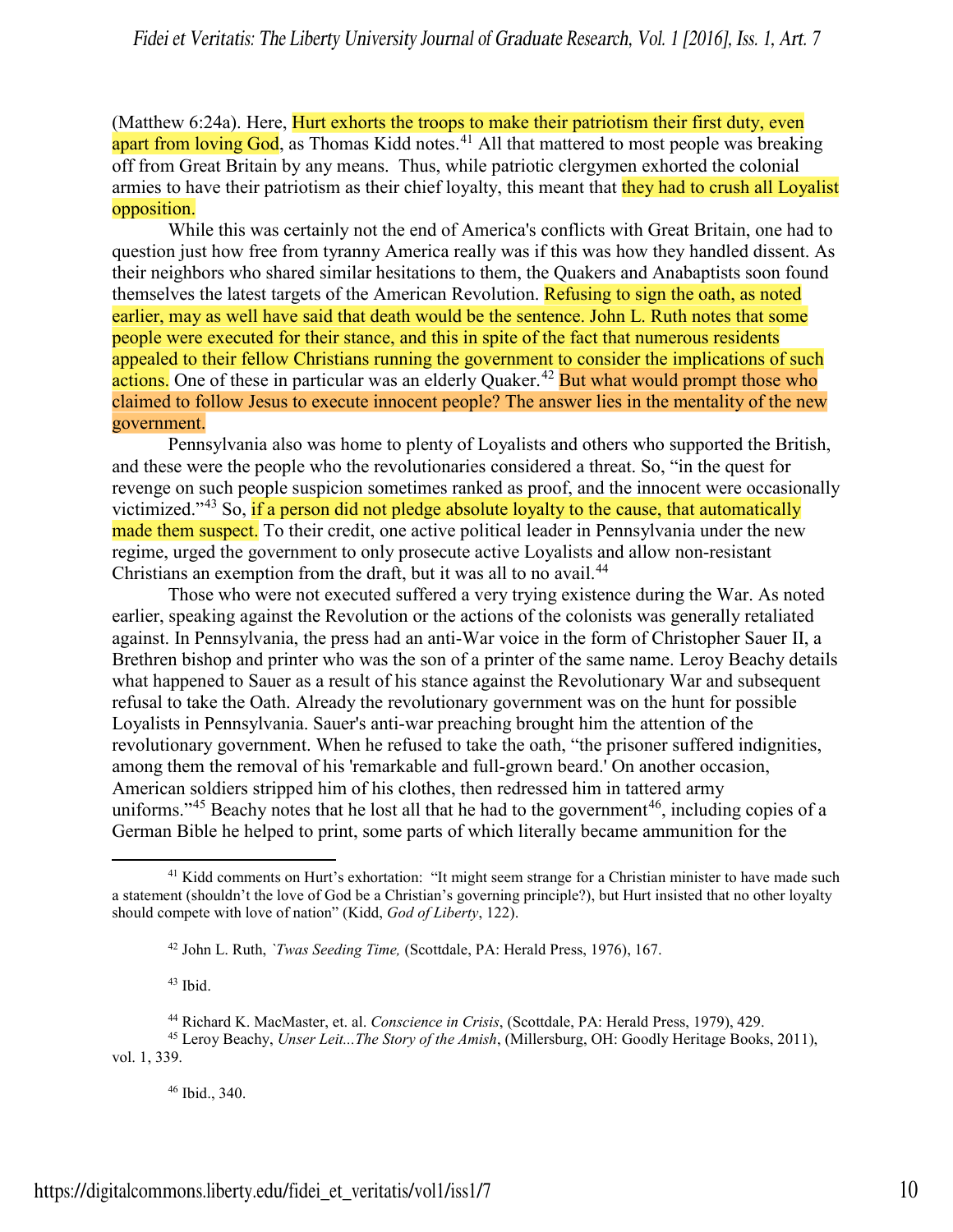colonial army. [47](#page-11-0) Using a religious text for ammunition was not unheard of, as the Anabaptist retelling of all of their martyrdoms, known as the *Martyr's Mirror*, was also used as ammunition at one point.[48](#page-11-1) One might wonder how committed Christians could use the Bible as ammunition for weaponry. However, patriotism truly reached an extreme with the colonists' desire to win the war.

Other innocent Christians also lost their property, were thrown into prison, or even made exiles.<sup>[49](#page-11-2)</sup> In some of these noteworthy cases, little to no care was shown to those who would suffer starvation as a result of government confiscation of property.

'From some of them all the provisions were taken and not even a morsel of bread left them for their children.' Since all their iron stoves were taken from them, though fastened to the floors, 'they are deprived of every means of keeping their children warm in the approaching winter, especially at nights, being obliged to sleep on the floor without any  $\text{heds}$ <sup>1[50](#page-11-3)</sup>

These were the words of a petition by Eve Yoder and Esther Bachman, two wives of imprisoned farmers, who attempted to get the Pennsylvania Assembly to put a stop to this. As Ruth notes, the Pennsylvania Assembly did look into the matter, but the reparations they made were a small fraction of the losses incurred.<sup>[51](#page-11-4)</sup> Others, fleeing the onslaught, went into exile in the wilderness.<sup>[52](#page-11-5)</sup> Even their exile was not particularly safe. They struggled from the dangers of both armies and the Native Americans of the wilderness.<sup>[53](#page-11-6)</sup>

 As Christians who took literally Jesus's teachings on nonresistance, these people naturally highly valued human life. This was so true that war could not decide for them whose life mattered. This too caused the peace churches to come into conflict with the revolutionaries. Mark Noll recounts an example of this toward the end of the war. "Three Mennonite farmers aided destitute British prisoners escaping from the Lancaster, Pennsylvania, barracks…they received lengthy prison sentences and very heavy fines."<sup>[54](#page-11-7)</sup> To the revolutionaries' credit, when the prisoners petitioned George Washington, he assisted in their release from prison and lightened the debt they had to pay.<sup>[55](#page-11-8)</sup> However, it only further showed that the driving force was

<span id="page-11-3"></span><sup>50</sup> Ruth, *`Twas Seeding Time*, 172.

<span id="page-11-4"></span><sup>51</sup> Ibid., 172-173.

<span id="page-11-5"></span><sup>52</sup> Bercot, *In God We Don't Trust*, Location 3464.

<span id="page-11-6"></span><sup>53</sup> Bercot, *In God We Don't Trust*, Location 3464.

<span id="page-11-7"></span><sup>54</sup> Noll, *Christians in the American Revolution*, 138.

<span id="page-11-8"></span> $55$  Ibid.

l

<span id="page-11-2"></span><span id="page-11-1"></span><span id="page-11-0"></span><sup>47</sup> Isaiah Thomas, *The History of Printing in America*, (New York, NY: Weathervane Books, 2011, 411- 412); Quoted in Beachy 340.

<sup>48</sup> Bender, "Pacifism", Part I, 33; Bercot, *In God We Don't Trust*, Location 3474.

<sup>49</sup> Ruth, *`Twas Seeding Time*, 167-173.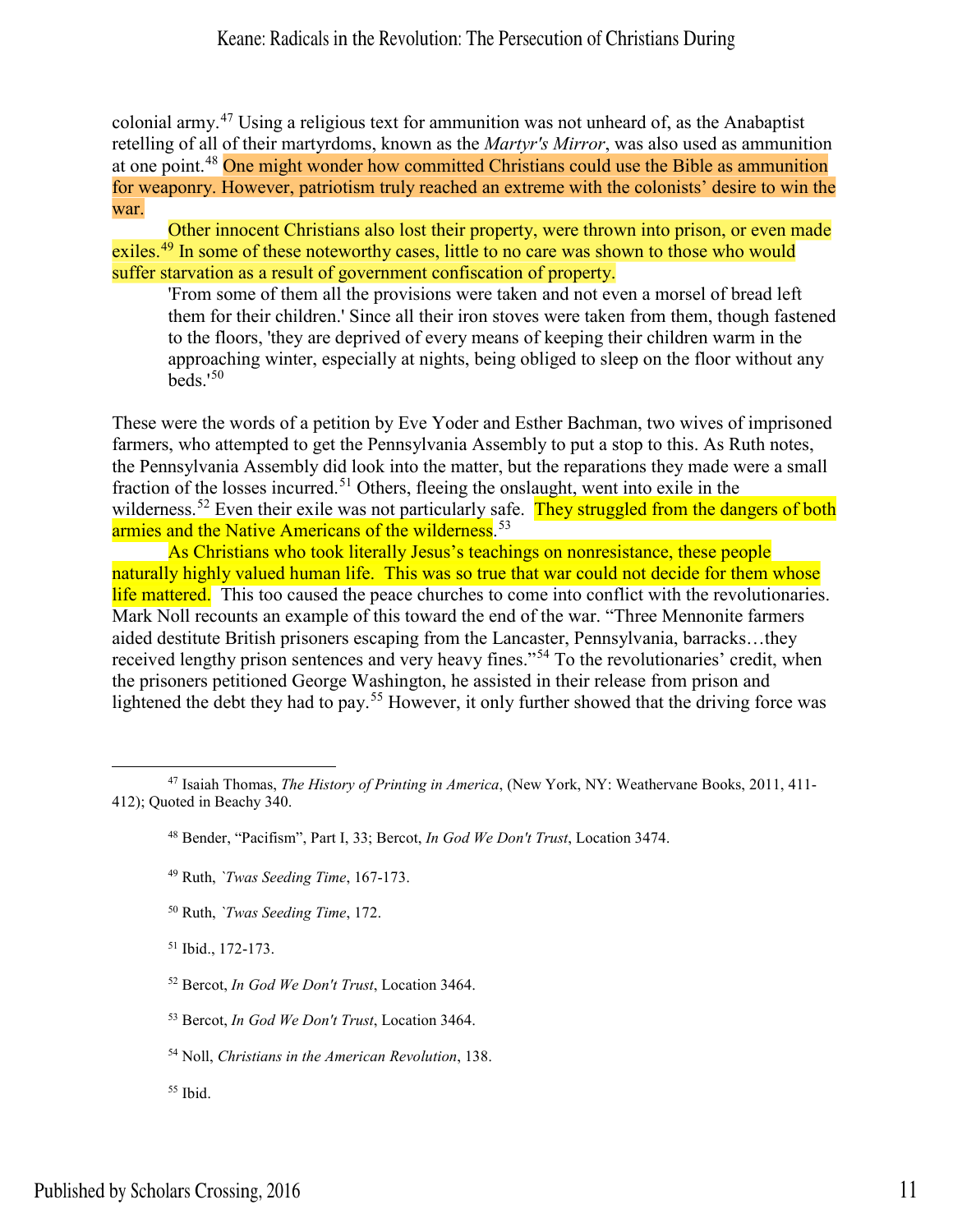patriotism, even if doing so required violation of conscience and allowing someone to die who could otherwise be helped.

Pennsylvania was not alone in this tragic shift into persecution. Richard K. MacMaster and some of his colleagues note that "shifting some of the cost of war onto the shoulders of those who would not bear arms proved so popular a measure that other colonies followed Pennsylvania's example."<sup>[56](#page-12-0)</sup> MacMaster then goes on to detail how all of the colonies began to follow suit. By now, several of them had allowed the Anabaptists and Quakers freedom from having to go against their consciences by serving in the military, but these states began changing their course and fining the Anabaptists for refusing to serve.<sup>[57](#page-12-1)</sup> This war was just as trying for the Anabaptists and Quakers as any other through which they lived, if not more so.

### PRECEDENT SET FOR FUTURE WARS

While persecution of the Anabaptists and Quakers in Pennsylvania did not continue after the war, and the government at least made an attempt at making reparations, it no doubt set a precedent that America continued to follow. Though America has yet to see Christians executed simply for professing Christianity by their fellow countrymen, **nonresistant Christians have** suffered much throughout U.S. history, even death, for their convictions (usually at the hands of their fellow Christians). During the Civil War, Abraham Lincoln followed the practice of initiating a draft with a heavy fine attached for refusal, and even declared martial law to stop protests against his measures that turned ugly, resulting in many a night's misery for even suspicion.<sup>[58](#page-12-2)</sup> During World War I, conscientious objectors were treated with as much shaming as possible. Many went to prison and were treated as the worst of traitors.

One of the cruelest instances of mistreatment occurred when an objector in Alcatraz was transferred to Leavenworth and later died. He had refused to wear a military uniform and was given no other clothing option. In the damp and chilly cell, he contracted pneumonia, received no medical care, and died. For his refusal to compromise his beliefs, the Army sent his body home in a military uniform.<sup>59</sup>

In World War II, "one out of every six men in U.S. prisons during World War II was a draft resister...War resisters found themselves behind bars for up to six years. Some were even held up to two years after the war ended."[60](#page-12-4) While the typical lessons taught in school place great emphasis on the incredible victory of the soldiers who fought, and sometimes even died on

<span id="page-12-0"></span> $\overline{a}$ 

<span id="page-12-2"></span><span id="page-12-1"></span><sup>58</sup> Keene, *Visions of America*, 389-391. See also Lillian Schissel, *Conscience in America: A Documentary History of Conscientious Objection in America, 1757-1967* (New York, NY: E.P. Dutton, 1968).

<span id="page-12-3"></span><sup>59</sup> "World War I: The CO Problem", *The Civilian Public Service Story: Living Peace in a Time of War*, accessed October 8, 2014, [http://civilianpublicservice.org/storybegins/krehbiel/world-war-1.](http://civilianpublicservice.org/storybegins/krehbiel/world-war-1) See also Stephen Kohn, *Jailed for Peace: The History of American Draft Law Violators, 1658-1985* (Westport, CT: Praeger Paperback, 1987).

<span id="page-12-4"></span><sup>60</sup> "The Good War and Those who Refused to Fight it", Public Broadcasting Services, accessed October 8, 2014, [http://www.pbs.org/itvs/thegoodwar/bars.html.](http://www.pbs.org/itvs/thegoodwar/bars.html) 

<sup>56</sup> MacMaster, *Conscience in Crisis*, 224.

<sup>57</sup> MacMaster, *Conscience in Crisis*, 224-225.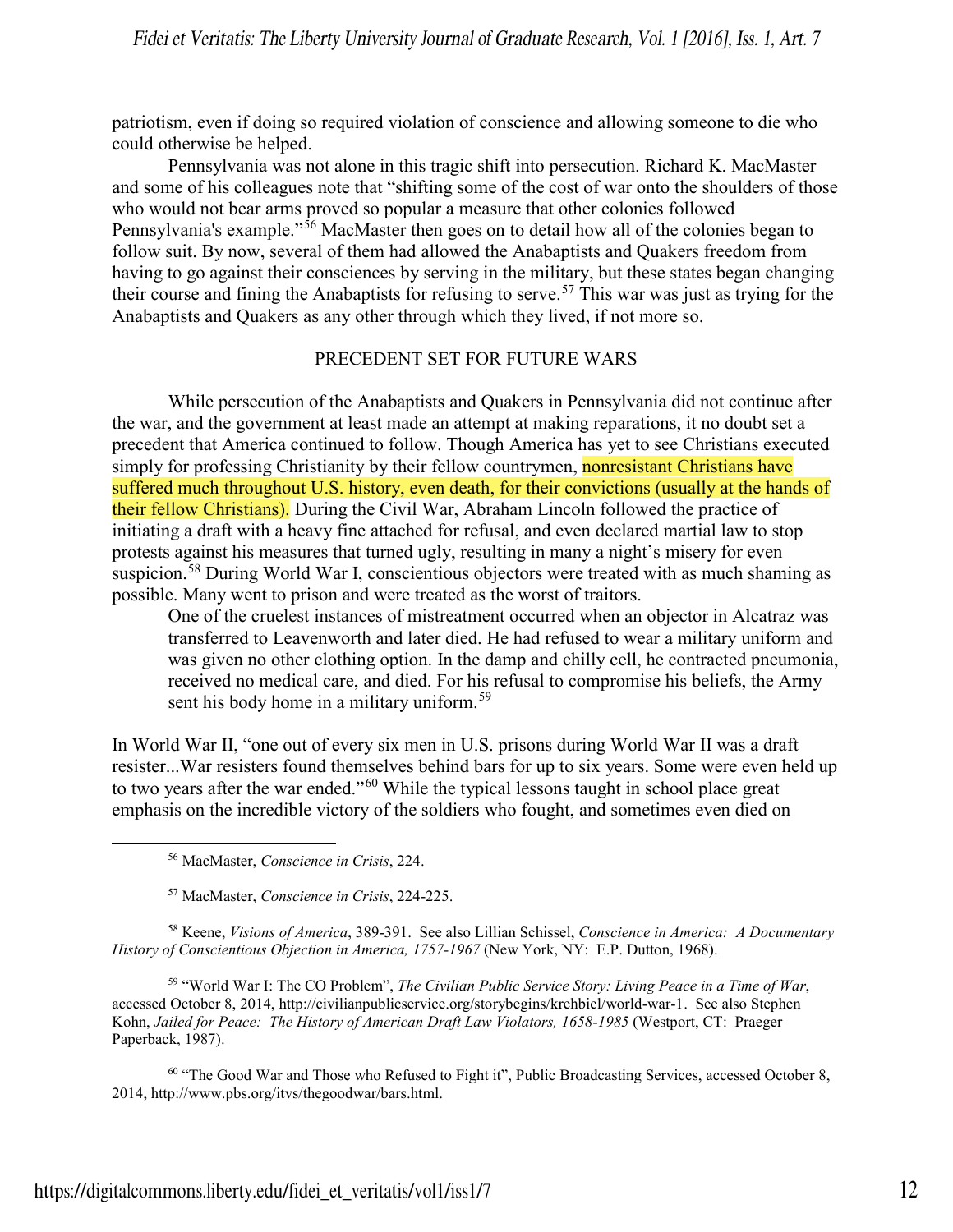behalf of the people, nonresistant Christians fought their own battles while enduring much mistreatment for their refusal to take a patriotic stance and go against their convictions.

It was Jesus who said "he who is not with me is against me" (Matthew 12:30). However, the precedent of America since the beginning, taking after all other nations before it, is similar to the call of Jesus. It is either the citizens cooperate regardless of what bothers their consciences, or they face a harsh penalty for their refusal. For those following the teaching of nonresistance, it was a clear choice between two sides, both of which called for absolute allegiance or heavy consequences. For the Quakers and Anabaptists, the choice was to obey Jesus's teaching, no matter what suffering that would entail.

It is with great irony that the Bill of Rights makes provision for freedom of religion when its country has a long history of mistreating those who hold radically different religious convictions from mainstream thought. Even secular philosophers such as William James note the futility of attempting to force one's particular viewpoint on another. "If the mystical truth that comes to a man proves to be a force that he can live by, what right have we of the majority to order him to live in another way? We can throw him into a prison or a madhouse—but we cannot change his mind..."[61](#page-13-0) James here attempts to reason from a more secular viewpoint of why people should not attempt to force others to change their convictions. "Prisons and madhouses" seem to be the last stronghold society has to coerce change of conviction. It is the closest the world can get to defeating resolute determination in someone, even if it is necessary to kill people who do not conform.

# REFLECTIONS

 In the process of completing this paper, I learned a different perspective about the American Revolution. While there is no country in which I would rather live than America, simultaneously, America has, from its beginning, limited religious freedom only to those who conform to popular agenda. The same can be said of the gay marriage issue raging through the media and the political spectrum today. It showed me above all else that Jesus's teaching to expect persecution applies even here in America. I also learned quite a bit about colonial Pennsylvania. Pennsylvania was an early example of religious freedom in America for most of its colonial history. Its early colonists attempted as best as possible to incorporate their Christian faith into their politics, but in a way more radical than others. It also gave me a bird's eye view into the Loyalists' point of view, since Pennsylvania had a large population of Loyalists, and certainly the Amish, Mennonites, Quakers, etc., were included in that, although they were nonviolent.

The easiest thing about writing this article was that I already had information readily available. Three years prior to my matriculation at Liberty University, I had listened to a teaching series by David Bercot, and read his book, *In God We Don't Trust*, from which this research originated. When I first moved to Lynchburg, VA, I had some close friends who were Mennonites who had access to some of the materials I needed in Pennsylvania and brought them to my home for use in this project. The most difficult part of the project was the editing process. As it was my first long research paper at Liberty University, my style needed polishing. I had to switch disciplinary modes from church history to history. I had to heavily edit the paper in order to insert some well-respected Christian historians to show the issue in light of its relationship to

<span id="page-13-0"></span><sup>61</sup> William James, *Varieties of Religious Experience: A Study in Human Nature*, (Huntington, MA: Seven Treasures Publications, 2009), 178.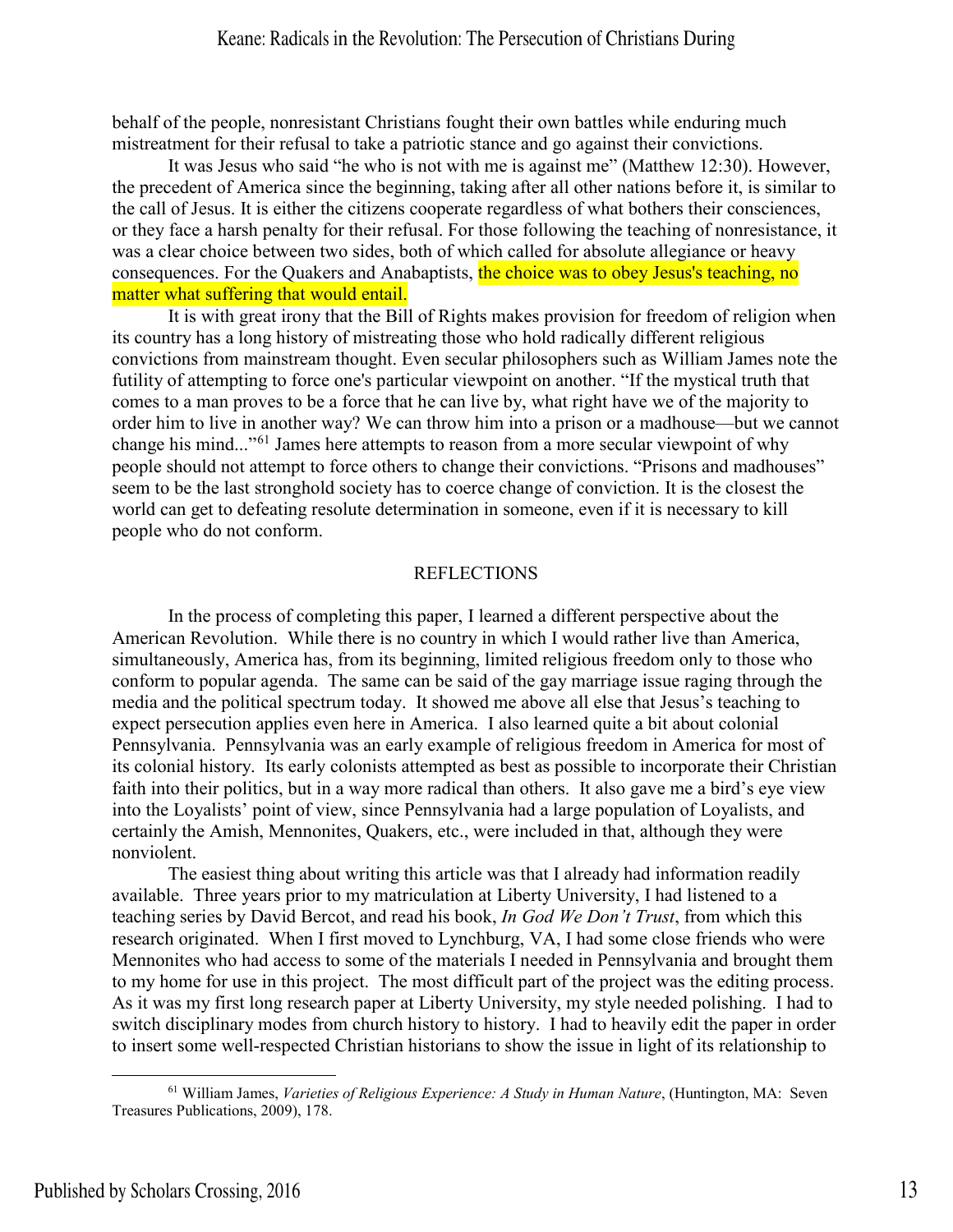the colonists' conflict with the Loyalists. I also had to remove some obviously biased phraseology I had initially employed, and only kept original phrases deemed absolutely necessary to make this article effective.

This research has a lot of significance to the Christian faith in general in America. Today, most conservative Christians are firmly devoted both to God and country. However, Jesus came to preach the kingdom of God. Consequently, when Satan told Jesus that he controlled all of the kingdoms of the world (Luke 4:6), that included every nation. Even the United States of America, which has allowed Christians more freedoms than most nations, is not completely innocent of persecuting Christians. Since the American Revolution is a part of history that most are familiar with, it shows Christians an example of what happens when one's country comes first. After all, Jesus said "no one can serve two masters" (Matthew 6:24). Consequently, this topic is relevant to the church because it is a further reminder that as Christians, we are citizens of a different kingdom. While we can certainly appreciate the freedoms God has provided for us in America, it is simultaneously only temporary, and we should not be surprised when persecution does come. When a critical issue such as the American Revolution does strike, how we respond will determine which master we have ultimately chosen, whether God or country. This challenges me much in my faith because persecution is a notion so foreign to most of us here in America that the events that the heroes of the revolutionary war partook in was shocking at first. It shook any preconceived notions I had on the issue, and taught me not to believe everything I hear, but to do the research and to see for myself how things actually were in a given time period by researching primary sources and secondary sources that were being honest with the primary source material.

## **CONCLUSION**

The treatment of non-resistant Christians during the Revolutionary War sheds a dark light on American history from its beginning. America continued to follow similar patterns to those of the Revolution when dealing with religious conscientious objectors. It makes one wonder which direction America will go in the future, as the world gets darker and darker. Today, the tragic persecutions of the Revolutionary War era are "considered unimportant or marginal by historians of the Revolution."[62](#page-14-0) In the world today, there is rarely an unbiased viewpoint. Much gets written as a means to an end, often to recruit to a certain viewpoint. The way historians often tell the story of the American Revolution is to celebrate the achievements of its victors, paying little to no attention to the "losers", or people who otherwise fared poorly during the War. While this may not uphold the ultimately virtuous image the average citizen would have of the revolutionaries, it unveils both sides of the story as unbiased as possible, no matter the consequences for modern points of view.

In conclusion, the Colonists won much with the Revolutionary War. The new nation was now independent of Great Britain and, though its beginnings were humble, everyone on the winning side could now regroup and determine the next step. It ultimately took the remainder of the 1780s for the Founding Fathers to realize the necessary makeup of the Constitution. But for the freedoms they fought for, one has to wonder, how much freedom were they willing to guarantee others? After all, during the War, some people lost their basic freedoms defended in the Declaration of Independence. In the process of fighting for freedom, the Colonists failed to

<span id="page-14-0"></span><sup>62</sup> Ruth, *`Twas Seeding Time*, 7.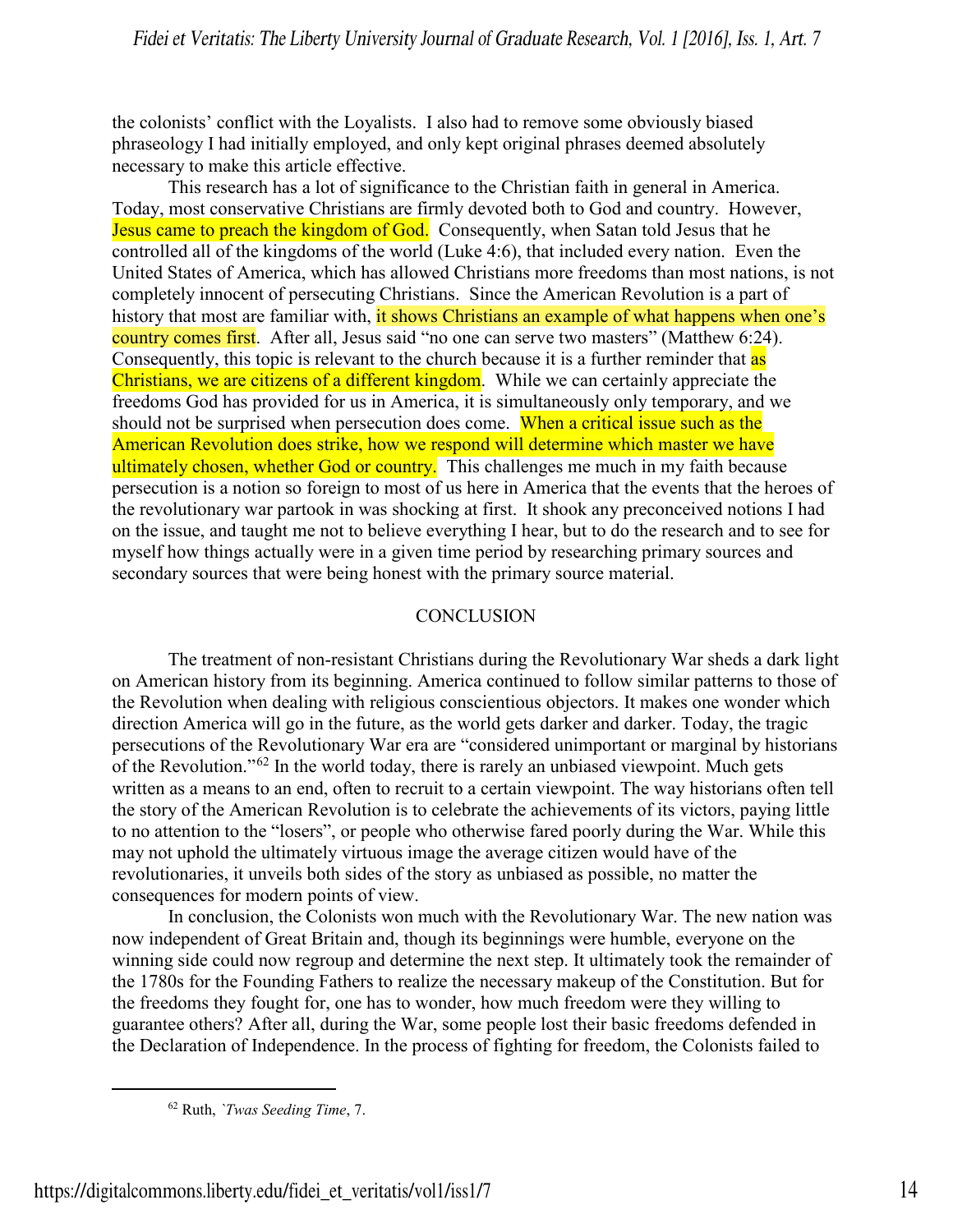ensure that everyone would get that freedom, and were very selective in their definition thereof. Anything other than absolute loyalty to the cause of the Revolution meant retribution. In Pennsylvania, freedom was supposed to include religious beliefs. However, freedom was, in practice, limited to loyalty to the Revolution. In the end, the Anabaptists and Quakers of Pennsylvania could tell the story of the cost of discipleship from the point of view of suffering during the Revolution. Sadly, this is how non-resistant Christians have been treated in nearly every conflict that broke out since. While today's government provides for military exemption for strong conscientious objectors who can prove their case, one can observe that to the primitive United States of America, religious freedom can only be upheld in such a way as not to affect anyone else's rights and privileges, and a shining example is popular opinion of conscientious objectors.

Since this article uses the plight of the nonresistant Christians during the American Revolution as a springboard for research on the treatment of conscientious objectors throughout American history, more research is needed on the imprisonment of conscientious objectors during the Vietnam War. In addition, more research is necessary on the American Civil War, as it was only briefly touched on in this article. It will also be helpful to do some research on the negative relationship of Benjamin Franklin with Christopher Sauer II, as this may have led to some bias during the American Revolution against his printing business. More research is also needed on the role of the Sons of Liberty in the propagation of revolutionary ideals. Many believe that if it were not for Samuel Adams and the Sons of Liberty, the American Revolution may never have happened. This would not have only affected nonresistant Christians, but also Loyalists even before the war broke out.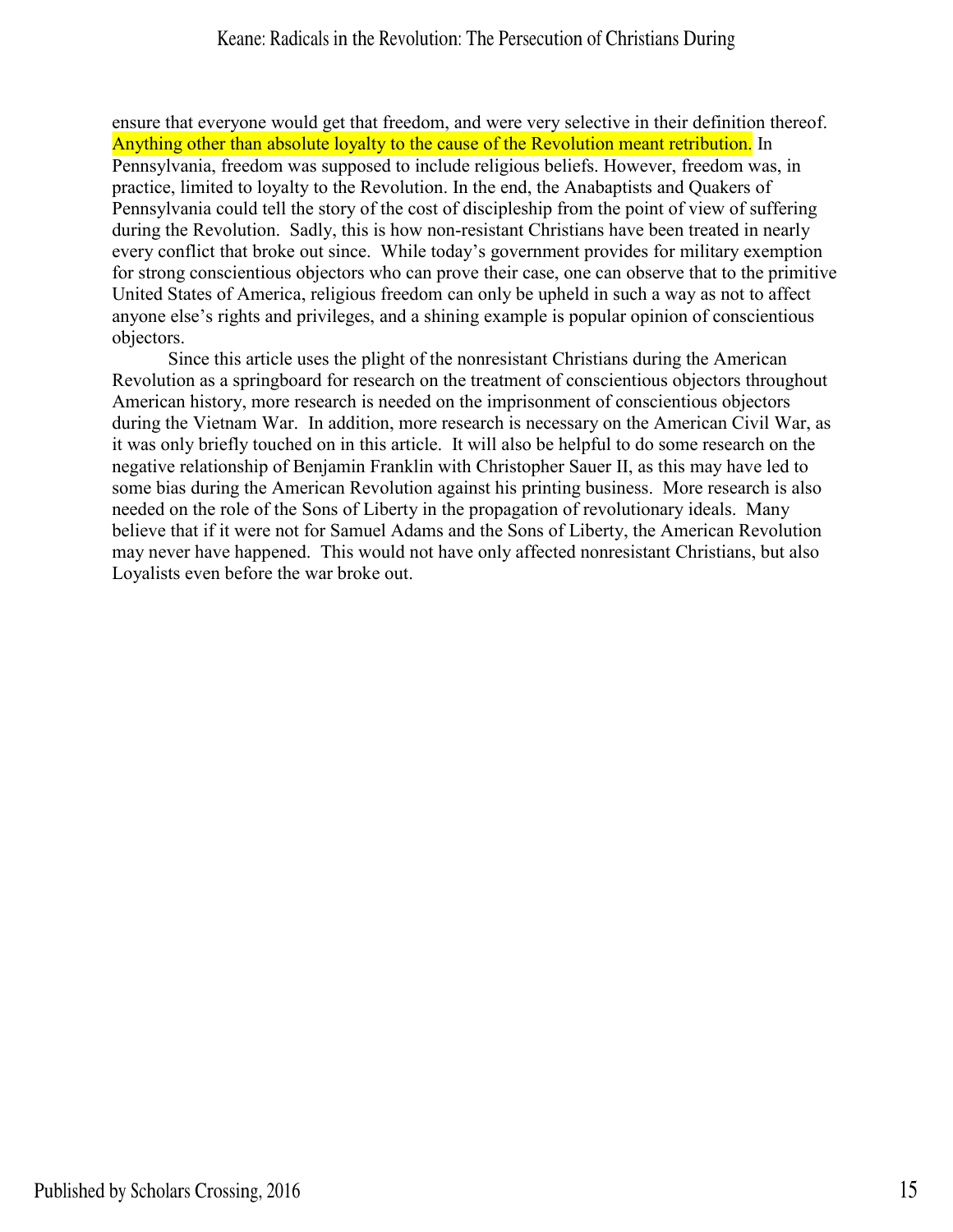# Bibliography

Balmer, Randall H. *A Perfect Babel of Confusion: Dutch Religion and English Culture in the Middle Colonies*. Oxford University Press: Oxford, 1989.

Beachy, Leroy. *Unser Leit: The Story of the Amish.* Goodly Heritage Books: Millersburg, 2011.

Bender, Wilbur J. "Pacifism Among the Mennonites, Amish Mennonites and Schwenkfelders to 1783". *Mennonite Quarterly Review I* (July 1927): 23-40 and (October 1927): 21-48.

Bercot, David W. *In God We Don't Trust*. Scroll Publishing Company: Amberson, 2011.

\_\_\_\_\_\_\_\_\_\_\_\_\_\_. *The Kingdom that Turned the World Upside Down*. Scroll Publishing Company: Tyler, 2003.

\_\_\_\_\_\_\_\_\_\_\_\_\_\_."The Treatment of Kingdom Christians During the Revolution". Audio Teaching CD, Scroll Publishing Company: Amberson, 2010.

- Besse, Joseph. *A Collection of the Sufferings of the People Called Quakers, from 1650 to 1689*. Luke Hinde: London, 1753.
- Estep, William R. *The Anabaptist Story*. Wm. B. Eerdmans Publishing Co., 1995.
- Fea, John. *Was America Founded as a Christian Nation?.* Westminster John Knox Press: Louisville, 2011.
- Hart, Edward. "Remonstrance of the Residents of the Town of Flushing to Governor Stuyvesant, December 27, 1657". http://www.nyym.org/flushing/remons.html. Accessed October 15, 2015.
- Hirst, Margaret E. and Rufus M. Jones. *The Quakers in Peace and War*. Kessinger Publications: Whitefish, 2010.
- James, William. *The Varieties of Religious Experience: A Study in Human Nature.* Electronic Edition. Seven Treasures Publications: Huntington, 2009.
- Jefferson, Thomas, et. al. "The Declaration of Independence: A Transcription". *Charters of Freedom*. [http://www.archives.gov/exhibits/charters/declaration\\_transcript.html,](http://www.archives.gov/exhibits/charters/declaration_transcript.html) accessed October 7, 2014.
- Kammen, Michael. *Colonial New York: A History*. Charles Schribner's Sons: New York, 1975.
- Keene, Jennifer, et. al. *Visions of America: A History of the United States*, vol. 1, Pearson Education, Inc.: Boston, 2013.
- Kidd, Thomas S. *God of Liberty: A Religious History of the American Revolution*. Basic Books: New York, 2010.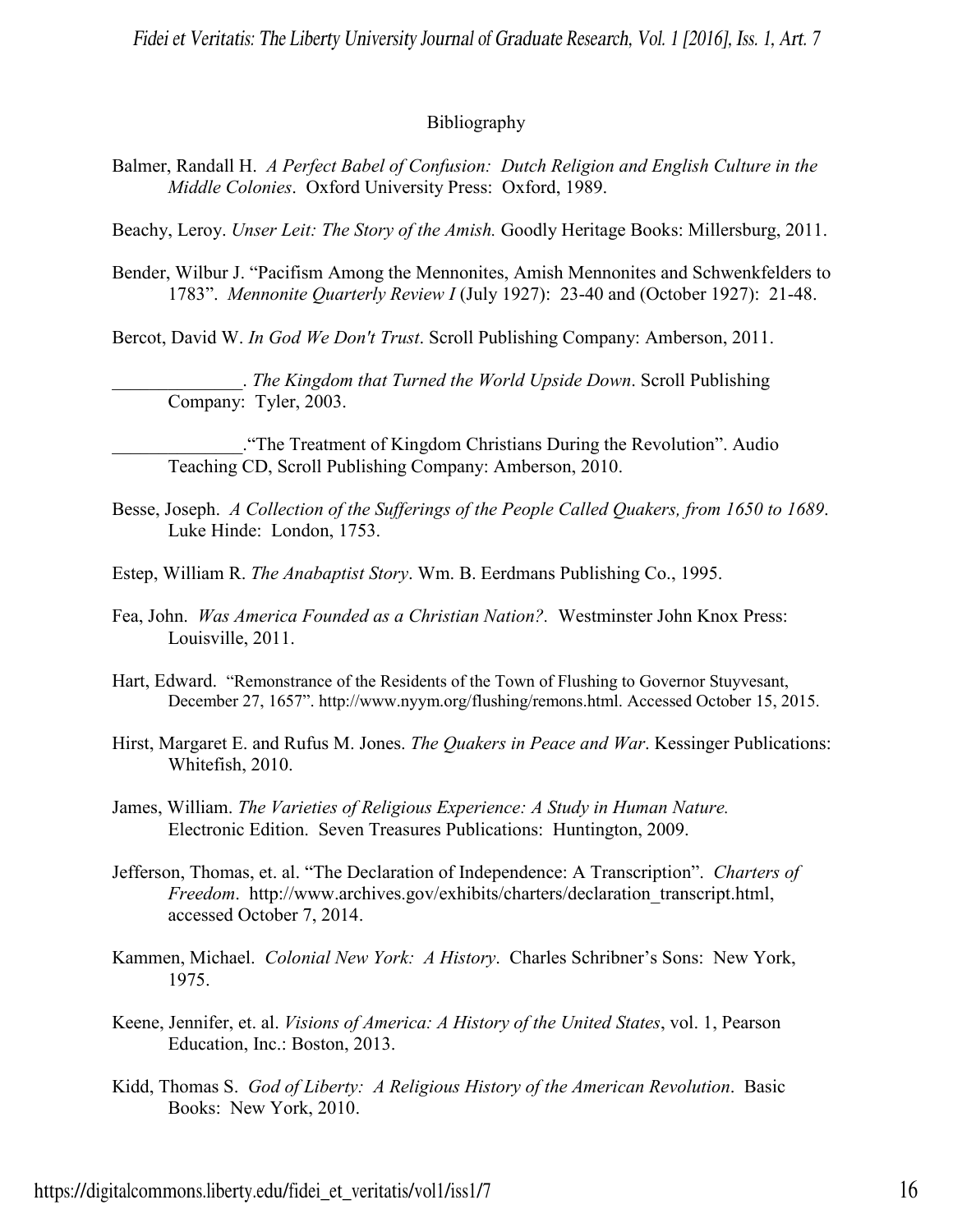- Kohn, Stephen. *Jailed for Peace: The History of American Draft Law Violators, 1658-1985*. Praeger Paperback: Westport, 1987.
- MacMaster, Richard K. et. al. *Conscience in Crisis*. Herald Press: Scottsdale, 1979. Goodly Heritage Books: Millersburg, 2011.
- "Maryland Toleration Act". *Christianity.com*. http://www.christianity.com/church/church-history/timeline/1601-1700/marylandtoleration-act-11630122.html. Accessed October 9, 2014.
- Middlekauff, Robert. *The Glorious Cause*. Oxford University Press: New York, 1982. Electronic Edition.
- Nash, Gary B. *The Unknown American Revolution: The Unruly Birth of Democracy and the Struggle to Create America*. Penguin Books: New York, 2005.
- "New York Colony". *New York Colony Fact File*. [http://www.landofthebrave.info/new-york-colony.htm,](http://www.landofthebrave.info/new-york-colony.htm) 2014, accessed October 8, 2014.
- Noll, Mark A. *Christians in the American Revolution*. Christian University Press: Washington, D.C., 1977.
- Noll, Mark A. *A History of Christianity in the United States and Canada*. William B. Eerdmans Publishing Company: Grand Rapids, 1992.
- Noll, Mark A. *One Nation Under God?.* Harper and Row: San Francisco, 1988.
- "Oath of Allegiance". *Templin Family Rootsweb*. [http://templin.rootsweb.ancestry.com/oath.htm,](http://templin.rootsweb.ancestry.com/oath.htm) accessed October 7, 2014.
- Penn, William. *A Brief Account of the Rise and Progress of the People Called Quakers*. Harrison and Crosfield, 1834. Electronic Edition.
- Penn, William, et. al. "Pennsylvania Charter of Priveleges". *Historic Documents*. [http://www.ushistory.org/documents/charter.htm,](http://www.ushistory.org/documents/charter.htm) accessed October 7, 2014.
- Quinn, James A. "The End of the Holy Experiment". *Gwynedd Friends Meeting*, 2011. [http://www.gwyneddmeeting.org/history/holyexperiment.html,](http://www.gwyneddmeeting.org/history/holyexperiment.html) accessed October 7, 2014.
- "Rhode Island". *The History Channel*. [http://www.history.com/topics/us-states/rhode-island,](http://www.history.com/topics/us-states/rhode-island) accessed October 8, 2014.
- Rogers, Horatio. *Mary Dyer of Rhode Island: The Quaker Martyr that was Hanged on Boston Common, June 1, 1660*. BiblioLife: Charleston, 2009.